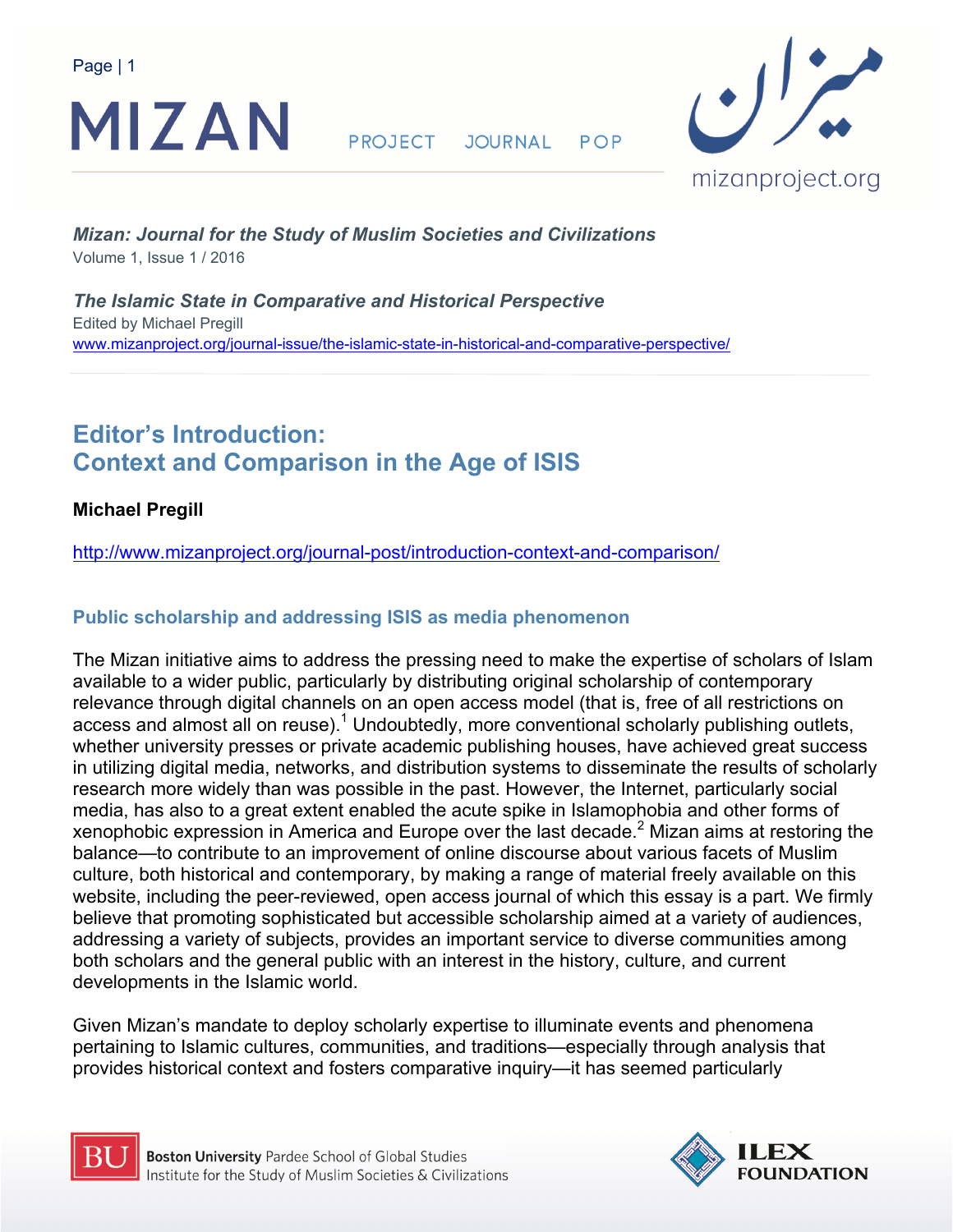

**PROJECT** JOURNAL POP



appropriate to devote our first issue to the subject of *The Islamic State in Historical and Comparative Perspective*. This is first and foremost due to the massive media profile of the ISIS movement, which combines features of an insurgency, terror network, and nation-state (at least aspirationally), with its ideology adroitly disseminated by an effective public relations machine skilled at exploiting both traditional and social media—particularly with gruesome acts of violence manipulated as political theater. ISIS' successes, both on the ground and as a media phenomenon, have catapulted it into the global spotlight, and its continuing cultural prominence calls for responsible scholarly commentary.

We have also felt that it is urgent to devote our first issue to analysis of the ISIS movement because of the specific nature of its ideology and claims, which reflect a complex, contentious, and highly problematic relationship to Islamic history and tradition—as demonstrated, for example, by its flag, which appropriates the image of the seal of the Prophet Muhammad. ISIS appeals directly to the worldwide Muslim public by claiming to have revived the Sunni caliphate of old, positioning itself as the sole legitimate political and religious authority for the global Muslim community. Despite this claim to universality, the movement paradoxically rejects the communitarian ideal traditionally espoused by Sunnis in favor of a puritanical perfectionism; further, it unhesitatingly sanctions acts of extreme violence against fellow Muslims whom it deems to be apostates, heretics, or infidels—a posture typically associated only with the most radical sectarian formations within the Islamic fold. Claiming to represent true historical Islam, ISIS thus presents a lethal threat to any and all voices of dissent, while simultaneously reviving a wholly anachronistic vision of a jihad state based on conquest and domination, its military successes supposedly validating claims of divine favor and moral rectitude as they once did for caliphs who lived over a thousand years ago.

Some efforts to analyze the rise of ISIS and particular aspects of its ideology, especially its claim to revive long-forgotten but essential aspects of Islam, have been controversial specifically because of the problem of authenticity. What qualifies ISIS, or any other movement that seeks to mobilize elements of Islamic tradition for political ends, to justifiably claim to be a genuine revival of the caliphate or any other traditional Islamic institution? What position should a responsible scholar take vis-à-vis such claims? Are these assertions, however anachronistic or anomalous, as valid as those of any other group, given that scholars have long been accustomed to emphasizing that Islam is not a monolithic thing, but rather must be understood as a plurality of diverse and sometimes contradictory ideas and practices?<sup>3</sup> Or is the scholar obligated, particularly on moral grounds, to refute ISIS' claims as not only illegitimate but actually *un-Islamic*?

A major factor in such considerations is ISIS' almost unprecedented perpetration of startling acts of violence, overshadowing those of most terror organizations that previously enjoyed widespread media attention in ferocity and scope (except, perhaps, for the attacks committed by Al-Qa'idah



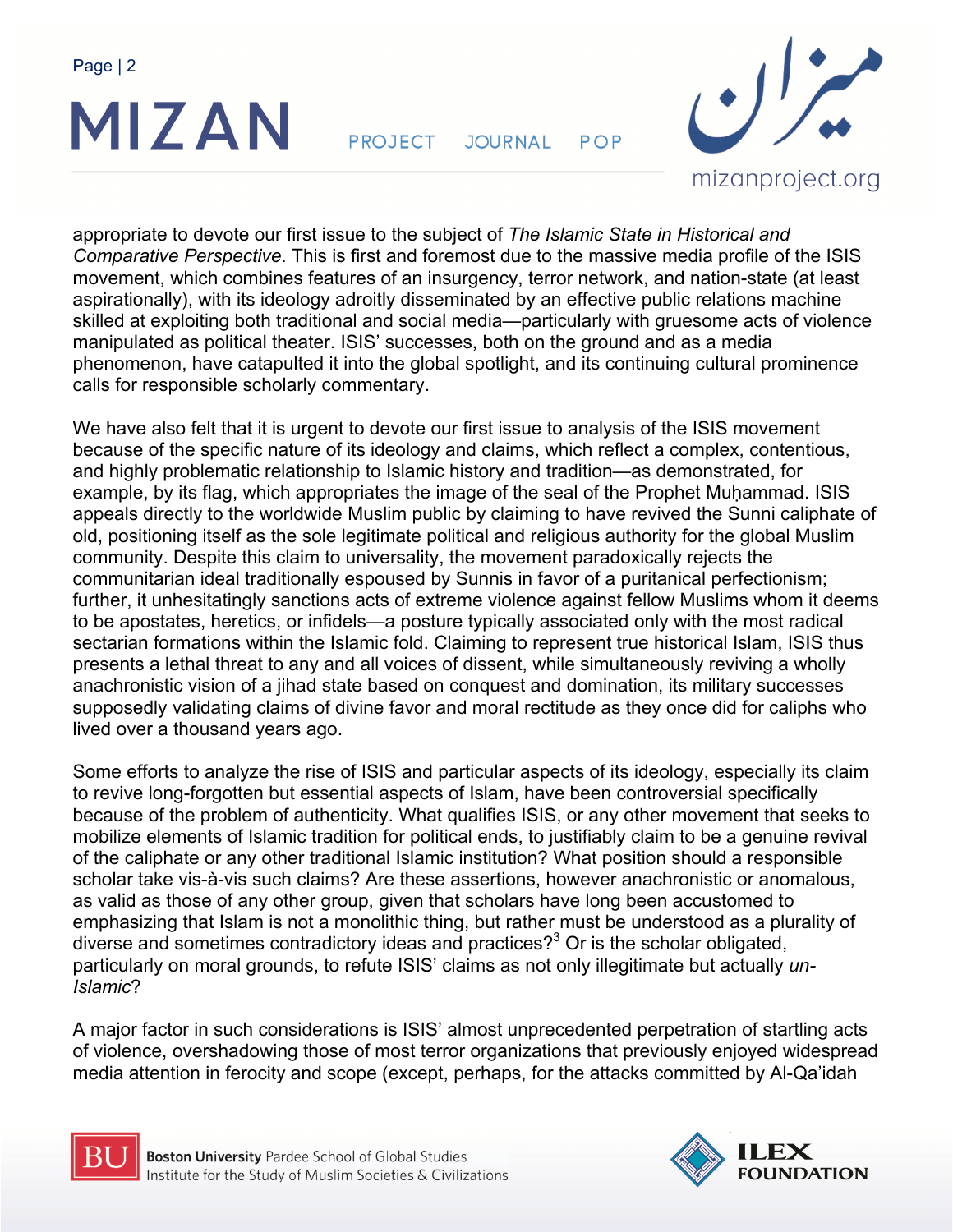

**PROJECT** JOURNAL POP



against the United States on September 11, 2001). The persistence and brutality of ISIS' field campaigns and oppression of conquered populations in Iraq, the regularity of terror attacks in the West committed in its name over the last two years, and its gloating revival of slavery and calculated attacks on cultural heritage sites in the territory under its control have earned it a degree of infamy dwarfing even that of Osama bin Laden or the Taliban, whose strategy and tactics now seem, depressingly enough, far milder in comparison, and their ideology far less pernicious. While the Taliban and Al-Qa'idah compelled both scholars and spokespeople for the moderate Muslim majority to relativize their atavistic fundamentalism and global jihadism as marginal and aberrant, ISIS' commission of sadistic atrocities inspires even more energetic disavowals, provoking the question of whether some conceptions of Islam are so extreme as to be beyond the pale of what can justifiably be called Islam at all.

At least for a time, ISIS had significant success in recruiting fighters to join its ranks in Iraq and Syria, primarily through its deft manipulation of social media to disseminate its slickly produced propaganda.<sup>4</sup> However, one might argue that this propaganda, projecting horrific imagery that seems to play on the world's collective nightmares about Islamist violence, has had an even greater impact in triggering extreme reactions from both government and populace in various Western countries. The recent rise to prominence of far-right groups and spokesmen throughout Europe and even America—where the formerly mainstream Republican Party has recently begun to openly indulge white supremacist, Christian Identity, and ethnonationalist constituencies to an unprecedented degree—has been encouraged by ISIS' visibility in the media landscape. ISIS' propaganda is clearly tailored to play upon Western fears of an imminent Islamic threat, seemingly confirmed by sporadic terror attacks in European and American cities—even though the bitter truth of the matter is that the victims of ISIS' terror campaigns are disproportionately Muslim by a very wide margin, their attacks on various communities in the Middle East having been vastly more devastating. Provocation of extreme responses in Europe and America encouraging the perception of a state of ineluctable hostility between not only the West and the Islamic State but also majority populations and their Muslim minorities—may actually at this point be the primary function of the material generated and circulated by the ISIS propaganda office.

In the context of ever-escalating nativist and ethnonationalist rhetoric in Europe and America, it is disheartening to find voices in both traditional and new media claiming that ISIS is not marginal or anomalous at all, but rather *epitomizes* Islam—a claim that has provided significant traction and advantage in political campaigns for some organizations, even some in the mainstream, while also placing Muslim minorities at real risk of violence, not to mention providing justification for state-sponsored policies of discrimination and surveillance. ISIS' persistent claims that its operation has revived the traditional model of the caliphal jihad state, including a number of longabandoned practices, while repudiating virtually all of the common adjustments to modernity found in most contemporary Muslim communities worldwide, encourages polemicists' grotesque



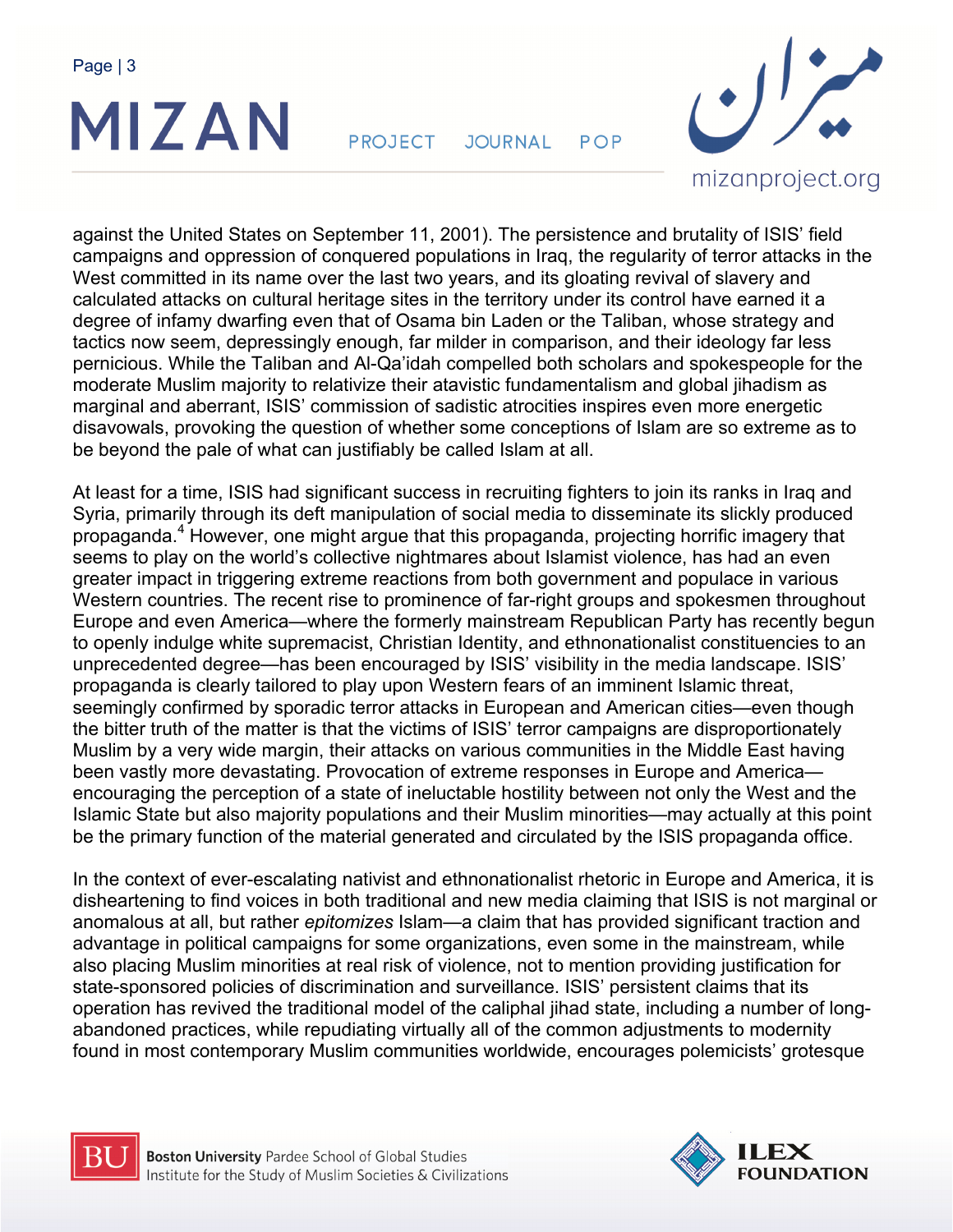

**PROJECT** JOURNAL POP



portrayal of the movement as 'real' Islam, and 'real' Islam as something essentially un-modern, uncivilized, and medieval.

Thus, for many scholars and spokespeople, it is not rejecting the actual practices and ideas associated with ISIS that is the problem, for even the most conservative Islamic state actors and community spokesmen throughout the world have not hesitated to disavow it completely. Rather, the problem is how to responsibly *describe* ISIS, for when craven fearmongers claim that it represents not an outlier but the very essence of Islam, it can be all too tempting to simply reject ISIS as a total aberration that has nothing whatsoever to do with 'real' Islam, and sweep the problematic implications of such categorical disavowal under the rug. It was exactly this tendency towards disavowal that Graeme Wood sought to address in his much-discussed piece for *The Atlantic,* which sought to locate ISIS in an overarching trajectory of contemporary Jihadi-Salafi thought with recognizable, albeit problematic, roots in certain aspects of the classical and medieval Islamic mainstream.<sup>5</sup>

The controversy raised by Wood's piece and other discussions of the ISIS phenomenon inspired a panel discussion on April 23, 2015 at the Pardee School for Global Studies of Boston University, "Interdisciplinary Approaches to the Islamic State." The papers from that panel provided the kernel of this, the first issue of *Mizan: Journal for the Study of Muslim Societies and Civilizations.* The need for nuanced, balanced, and sensitive discussion of critical issues pertaining to the background, ideology, and propaganda of the Islamic State has only intensified over the last sixteen months, particularly in the lead-up to the American presidential election. This issue seeks to address that need, at least in some small way.

## **Approaching ISIS in broad comparative perspective**

The visibility of ISIS, as well as the varied political and media responses to it in both the Western and the Islamic world, demands that scholars interrogate the complex intersections of historical memory (and amnesia), identity, religion, and politics that constellate in its claims and actions. The articles in this issue of *Mizan* deal, for the most part, with analysis of primary texts associated with ISIS, especially its propaganda magazine *Dabiq*. In addition, some of them deal with aspects of the varied responses to ISIS and its claims. None of them deal with the scattered instances of small-scale coordinated terror attacks in Europe in 2015 or 2016, or with the so-called 'lone wolf' or 'wannabe' attacks perpetrated in the United States by individuals with no tangible connection to ISIS through conventional networks, yet who have justified acts of violence by claiming 'inspiration' by the movement or pledging allegiance to it. However, it is important to take note of these attacks, at least in passing, for they have given right-wing parties in both Europe and America the most fodder for ethnonationalist rhetoric, often taking on conspicuously racist, chauvinist, and imperialist forms that at times evoke not only traditional nationalist tropes, but also triumphalist Christianity. This has been particularly true in America, where Republican candidates



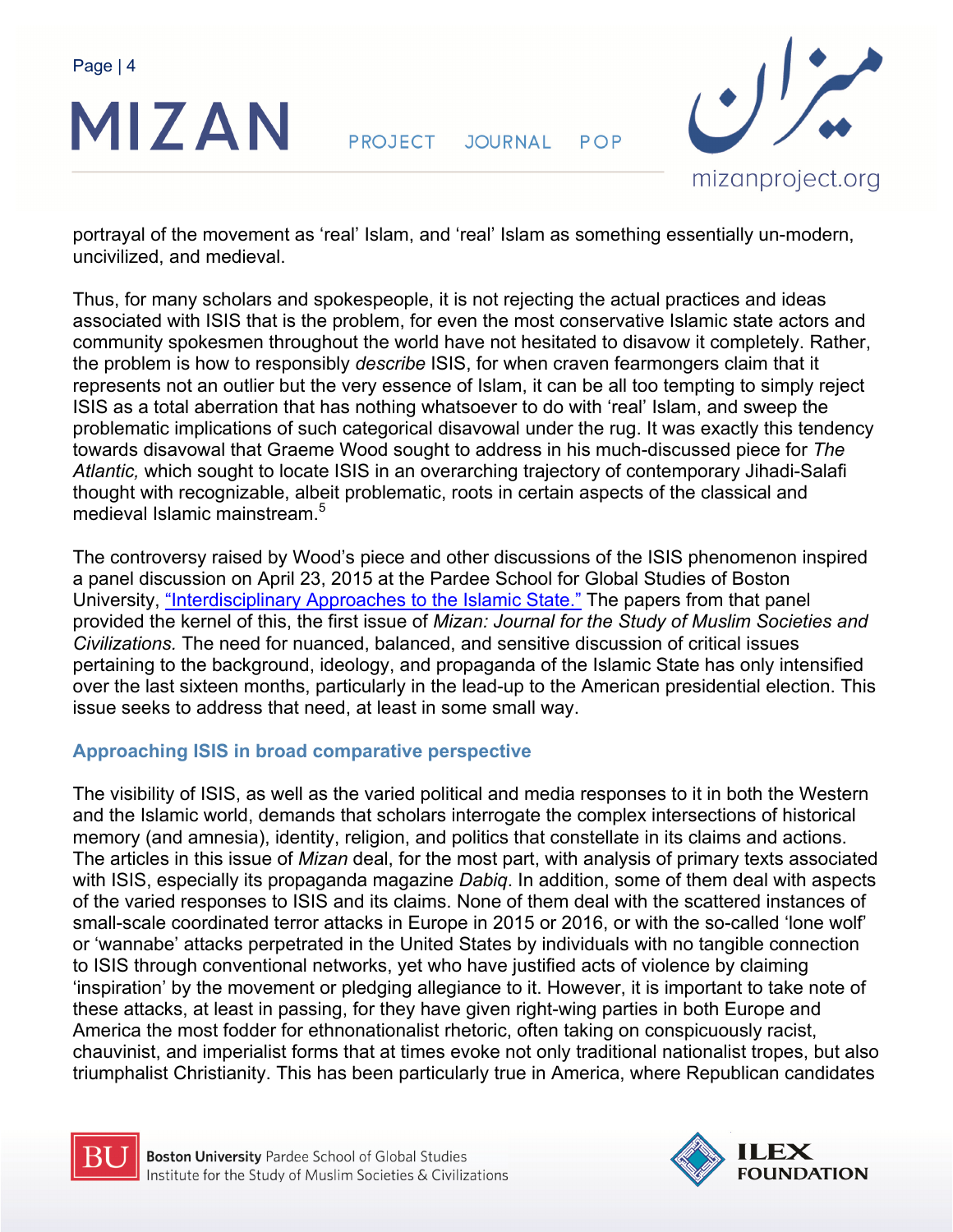

**PROJECT** JOURNAL  $POP$ 



for office have made implicit or explicit appeals to evangelical support on the one hand, and exploited the now-shopworn tropes of the post-9/11 security state on the other, sometimes combining them in curious and provocative ways.

It is clear that scholars have a responsibility to subject these phenomena to analysis of a comparative or contextualizing sort, particularly in the classroom or in public outreach settings, where opportunities to correct fallacious or pernicious misconceptions abound. For example, a logical fallacy we commonly encounter in media discussions of Islam is the tendency to absolutize it as essentially violent or essentially peaceful. Not only are religions as abstract concepts incapable of being aggressive or peaceable, of course, but even when we speak of Muslims as individuals and communities possessing full human agency, to attempt to characterize all Muslims as having one or another personal quality, political orientation, or moral disposition is, of course, ludicrous. Rather, as is the case with all religions, the textual and traditional sources of Islam offer rich resources for believers to articulate diverse positions.

Some of those positions have been more typical and deemed normative by consensus than others, to be sure. However, we must surely acknowledge that tradition does provide a symbolic language to Muslims who seek to tighten the definition of who the real members of the community are, and thus supplies pretexts for fostering violence against those within the community who disagree with them. But insofar as such an insight implicitly challenges the position that ISIS has nothing to do with Islam—admittedly a farfetched claim—it is also useful to apply this insight more broadly, in seeking comparanda beyond the boundaries of Islam. Something that contemporary American polemicists fail to understand—or refuse to recognize—as they typify Islam as violent and Christianity as peaceful is that neither characterization holds up to close scrutiny. No religious tradition—or its all-too-human practitioners—can successfully avoid the extremes; no community on earth fails to encompass every human behavior possible. This is hardly an abstract observation; rather, direct historical evidence shows this to be true.

In my article in this issue of *Mizan*, I draw a direct parallel between the millenarian doctrine promoted in ISIS propaganda and that of a much older Islamic movement, that of the Fatimids, a Shi'i group that established a powerful caliphate that dominated North Africa and the Eastern Mediterranean for two hundred years. The similarities between the Fatimids and ISIS are striking, and this comparison is especially useful because of the distinct differences between them separated by a thousand years, each arose under completely different political circumstances, the former as one of many radical Shi'i groups fostering rebellion against standing Sunni authorities, the latter as an offshoot of the Iraqi insurgency that draws on specific trends in late twentieth century ideologies of political Islam (especially the militant posture of contemporary Jihadi-Salafi groups).



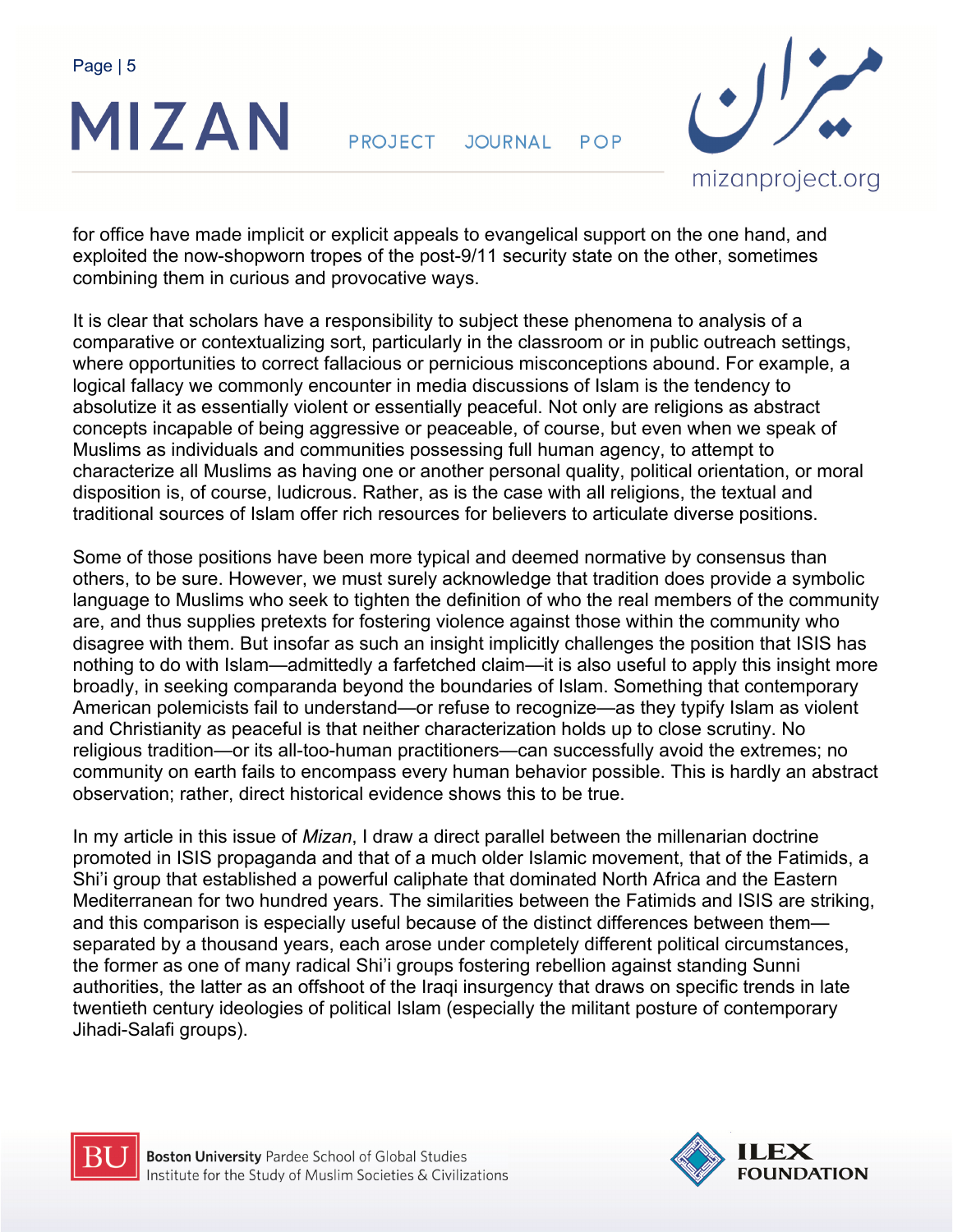

**PROJECT** JOURNAL POP



But there have been numerous Islamic movements that espoused millenarian ideas in support of statebuilding projects like those of the Fatimids and ISIS—including the Abbasids, the classical form of the imperial caliphate *par excellence*; the Almohads, who dominated North Africa and Spain in the twelfth and thirteenth centuries; and, it seems, the early Muslim community under Muhammad himself. The apparent recurrence not only of apocalyptic but of apocalyptic specifically harnessed as a political ideology in Islamic tradition is a phenomenon that merits considerably more analysis. However, it must be emphasized that the exploitation of expectations of millenarian deliverance specifically as a means of legitimating an extreme sectarian position and violence against outsiders in the hopes of achieving a radical reconfiguration of society (or the world) has not been the exclusive purview of Muslim groups throughout history.<sup>6</sup>

For one thing, in their era, Islamic groups such as the Fatimids were hardly alone in embracing apocalypticism or claiming a millenarian role for their dominion. As Holland deftly demonstrates in his sweeping history of Europe and the Mediterranean in the tenth and eleventh centuries, Christian powers were repeatedly gripped with apocalyptic fervor at this time, and numerous statebuilding and imperial projects presented their military and political activities as hastening the coming of the Kingdom of God and the End Times. Holland's account shows that as the Millennium approached (whether interpreted as the thousand-year anniversary of Christ's birth or that of his resurrection instead), various regimes and potentates found the temptation to endow their claims to authority and pretexts for expansion with the halo of the numinous (and the inevitable) simply irresistible, and did so by smearing their opponents as Antichrist and presenting their own rule as hastening the Second Coming.<sup>7</sup> It is also noteworthy that at least some contemporary scholars have begun to emphasize the role of religiously sanctioned violence in the spread of Christianity in Europe, particularly during the Carolingian age, during which time Christianity was forcibly imposed upon Germanic and Nordic populations.<sup>8</sup> One recent attempt to demonstrate that this policy of aggressive subordination of pagans was a direct borrowing from Islam by Charlemagne himself has now been decisively refuted; there were ample factors present in Christian Frankish culture to account for the Carolingian 'jihad' as an internal development without, in effect, blaming it on Muslim 'influence.'<sup>9</sup>

The irony in all this is palpable. The creation of Europe as we know it—geographically, culturally, politically—was arguably the result of a sequence of struggles at least partially inflected by millenarian beliefs, and indisputably the result of spreading Christianity by the sword. By contrast, a thousand years later, ISIS seek to unravel and ultimately erase the idolatrous legacies of European modernity—with its false gods of liberalism, tolerance, and church-state separation—by once again heralding the imminent advent of the apocalypse. But in doing so with the twin instruments of coercive violence and apocalyptic ideology, ISIS is not tapping into Islam's medieval legacy; if anything, it is mirroring the troubled origins of Christian Europe.



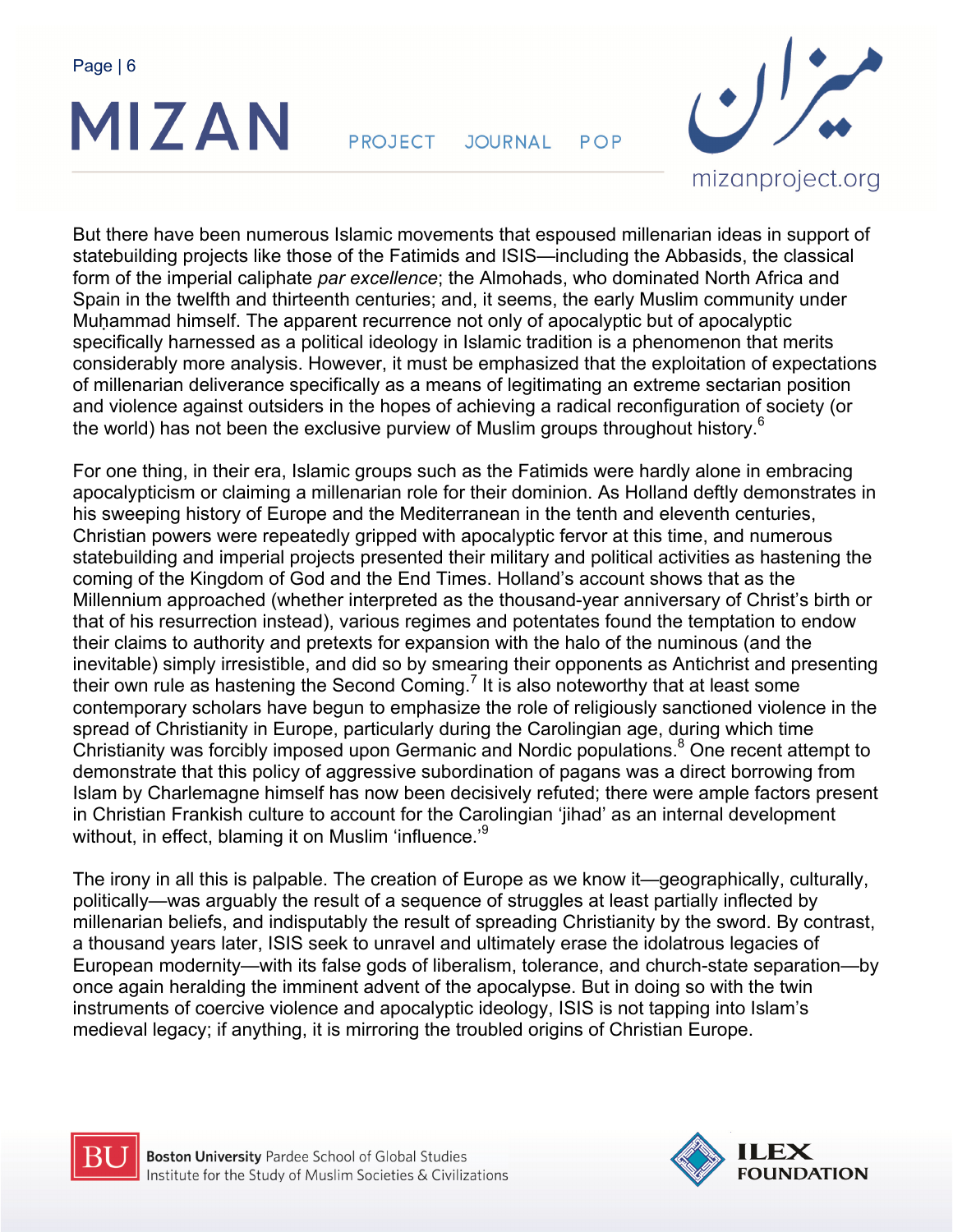

**PROJECT** JOURNAL POP



Some might argue that the millenarianism and compulsion that marked medieval imperial projects in Europe were aberrant, not typical of or essential to 'real' Christianity. It is certainly extremely common to find ideologues drawing a negative comparison between Christianity and Islam on the basis of the contrast between the pacifism of Jesus on the one hand and Muhammad's supposed resort to the sword on the other—the image of the founder thus supplying the ideal that defines the faith, however disparate the realities might be.<sup>10</sup> It may otherwise be argued that the appeal to apocalyptic and messianic rhetoric, or the resort to compulsion in the spread of Christendom, was superseded by the more enlightened and secular ideologies that motivate the political and military agendas of Western nation-states today. This is the crux of the common polemical claim that Islam remains backward and medieval while the West has progressed into modernity, despite the actual decline in secularism (at least in the United States)—the outlook that supposedly marks the absolute criterion of difference between a regressive Islam and Western modernity in discussions of Islam's need for 'reformation.' However, it is not difficult to find contemporary Western analogues to this 'medieval' aspect of Islam as well.

For one thing, in the eyes of many Muslims, Western colonialism and imperialism have a distinctly religious aspect to them, even if many Europeans and Americans would disagree. The common denial of the association of Christianity with projects of domination, political expansion, slavery, even genocide, cannot withstand critical scrutiny; decades of deconstruction of the Bible and its use to promote such agendas provides ample evidence that the facile distinction between an Islam that is at its root diminished and invalidated by its association with the sword and a conveniently depoliticized Christianity simply does not hold up.<sup>11</sup>

This perspective is worth considering because some scholars and critics have suggested that the foreign policy of the powerful Western democracies in the twenty-first century, in particular the socalled War on Terror prosecuted by the United States and allies like the United Kingdom, displays aspects of the very apocalyptic millenarianism that is supposedly eschewed by the modern secular state—and that America supposedly seeks to combat in ISIS.

Northcott's study *An Angel Directs the Storm* offers a potent critique of the messianic underpinnings of the War on Terror during the Bush administration: the apocalyptic imperialism that shaped policy; the antidemocratic drive to consolidate power in the hands of the executive branch to support an absolute struggle against America's enemies; and the relentless expansion of a frontier marked by violent confrontation that continues to justify keeping America on a perpetual war footing today. Northcott argues that the administration played on a new interpretation of the Christian "Kingdom of God" as a divinely-ordained mission in pursuit of global hegemony, one that was secular in orientation, at least on the surface, but that drew on ancient and perennially effective appeals to Christian triumphalism.<sup>12</sup>



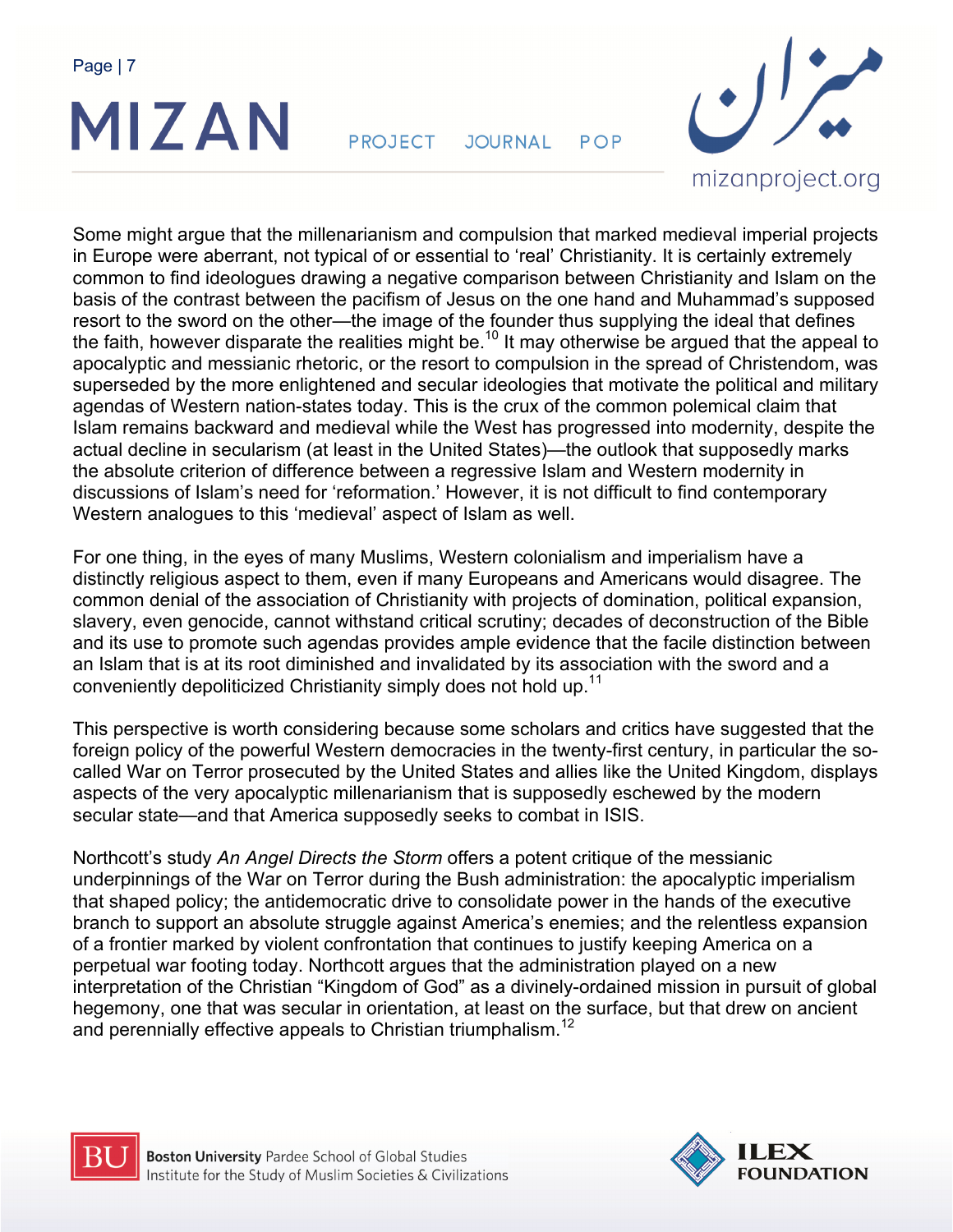

**PROJECT** JOURNAL POP



Northcott's work complements Lincoln's compelling study of the use of religion in American political rhetoric at the outset of the War on Terror. Lincoln's analysis of the speeches of Osama Bin Laden and George W. Bush on October 7, 2001 reveals the deep religious subtexts of both; in particular, Lincoln's deft deconstruction exposes Bush's subtle appeal to evangelical Christian supporters through carefully coded evocations of eschatological, providential, and messianic concepts.13 Given the tragic history of American military interventions into Muslim societies in the last fifteen years, the rhetoric of a millenarian caliphate like ISIS, with its clear goal of legitimating state violence, is in the final analysis not so different from the neoliberal messianism used to authorize contemporary Western imperialism and state terror—enabling the paradoxical claim to safeguard the world for freedom and democracy through bombing campaigns, drone strikes, and military occupation.

The millenarianism of official organs of the American state is at most only implicit: Lincoln is at pains to point out that the evangelical messaging embedded in Bush's speeches was carefully telegraphed to supporters sensitive and sympathetic to it, but remained covert in order to avoid openly promoting such ideas, since this would have corroded the administration's legitimacy in the eyes of secular-minded Americans. However, other elements in the American political system, particularly Republicans less concerned with alienating the secular mainstream and more concerned with securing the support of the evangelical base, have in recent years come to a more or less open embrace of apocalypticism. Thus, in spring 2015, former Representative and Tea Party activist Michele Bachmann (R-MN) gave multiple interviews to right-wing Christian media outlets opining that the Rapture was imminent, a direct result of the Obama administration's impending nuclear deal with Iran, as well as the advances made toward the universal legalization of gay marriage in America.<sup>14</sup> This can hardly be considered a fringe tendency when such ideas are openly espoused by members of Congress or the surrogates of contenders for a major party nomination for candidacy for the American presidency, seeking to stoke evangelical support by promising a quasi-messianic return to a theocratic utopia should their candidacy prove successful.<sup>15</sup>

In this, the Tea Party appears to be as conspicuously sectarian as ISIS—if perhaps ultimately less successful in establishing itself as a major player in national or international politics. It may be easy for many Americans to dismiss these ideas as fringe and unworthy of serious attention in comparison to those parallel views which seem to have had much greater impact in inspiring ISIS. But one cannot ignore the fact that such political millenarianism has traction for certain constituencies under certain political circumstances, and that the success of one group and the marginality of another may be determined, in the final analysis, by differing material, political, and social conditions—and not much else. Millenarian views may not be as widespread in America as they are in Iraq, but they certainly are widespread; that a fringe apocalyptic group has not seized control of the United States government as ISIS has sought to wrest control of Iraq from the current regime surely reflects America's economic prosperity, institutional stability, and the



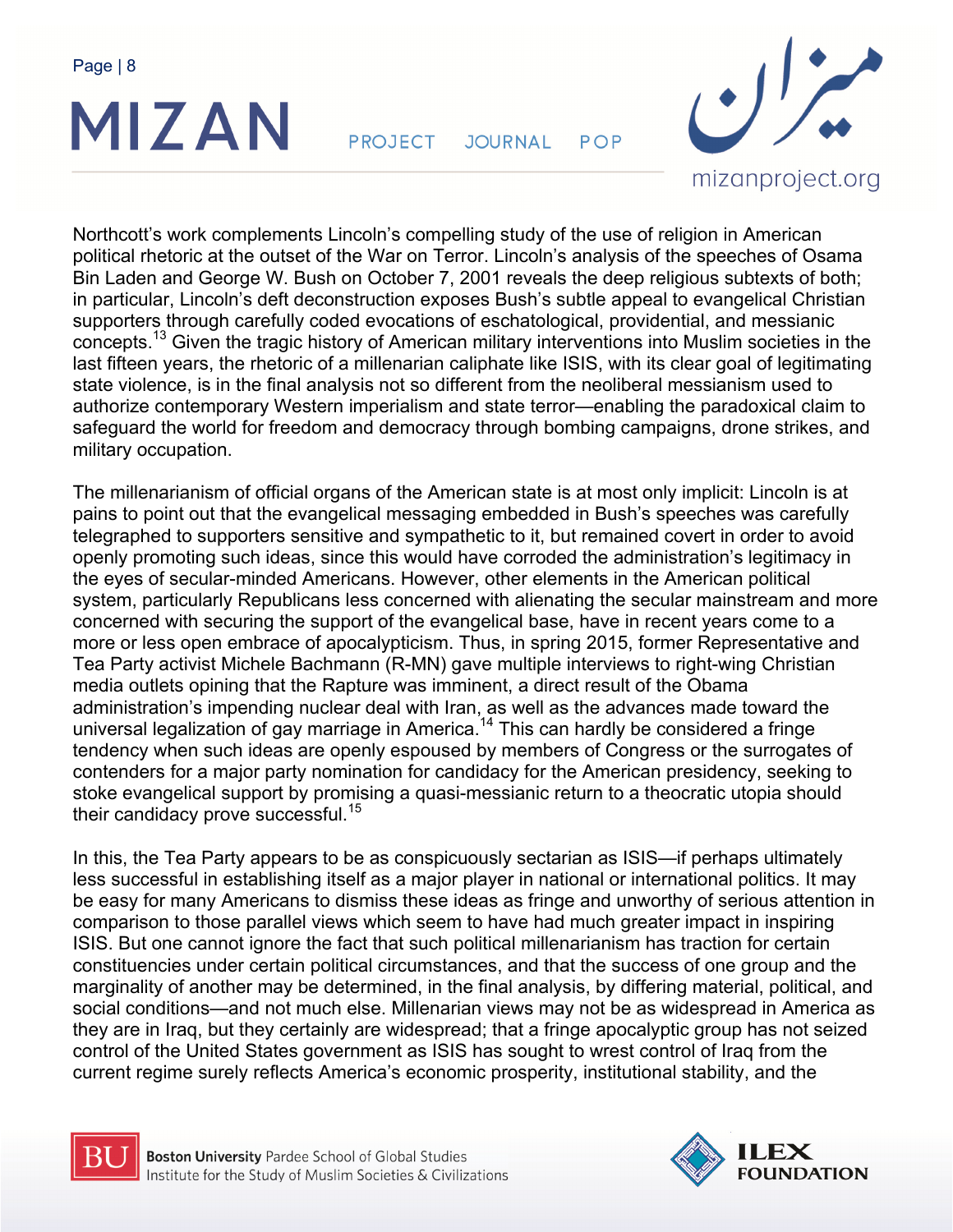

**PROJECT** JOURNAL POP



continuing durability of its civil society, and not an intrinsic immunity to extremist belief systems grounded in a selective reading of aspects of its majority religion.

One might argue that when American politicians make explicit religious appeals to their supporters, they are simply playing to the heavily millenarian belief system openly embraced by Christian evangelicals, including the religious or quasi-religious Zionism that is a mainstay of contemporary Republican ideology. Promoting this worldview also has the felicitous benefit of exploiting a kind of Manichaean belief in a world dominated by the struggle between good and evil; this has clear utility as a form of political theater that plays well in the American media and appeals to a certain demographic. But reducing this to mere theater or propaganda in no way reduces the validity of comparison with ISIS: we know nothing of its leaders' convictions, only what forms of rhetoric seem to have appeal for their supporters and the types of discourse that prove effective for recruitment.

Moreover, the embrace of a radical dualism that reduces problems to a fundamental, even cosmic, struggle between good and evil is especially beneficial for an opposition group that is primarily concerned with harnessing anti-establishment hostility to promote their agenda, and is for the most part largely unconcerned with the pragmatic considerations of actual governance.<sup>16</sup> The simplistic ideology of ISIS that flattens the world, rendering the complexities of global politics into a struggle between a pure Muslim elite and a host of threats from both insiders and outsiders, is much more effective as a recruiting tool for a disillusioned and alienated fringe of Muslim society—especially individuals already prone to violence—and much less effective as an ethos that can sustain a stable statebuilding enterprise. This is equally true for the Christian dualism evoked by some American politicians, similarly grounded in end of the world fantasies; it is far easier to blame a complex, chaotic world on outsiders or diabolical forces than it is to confront the public with uncomfortable truths about problems that require resourcefulness and complex, difficult solutions.

This is precisely why the right wing in American politics that embraces millenarianism stridently denies the reality of climate change, insofar as this is an explanatory mechanism for global problems that is not only grounded in science (and not the supernatural) but that calls for accountability on the part of citizens and institutions alike. Insofar as the problems at hand have been caused by our own overconsumption, overpopulation, and overtaxing of the world's limited natural resources, with corporations and public institutions entirely complicit in making the problems worse, a Manichaean-style dualism is hardly adequate for coming to grips with the problem in a realistic fashion.<sup>17</sup> Here we come full circle, for the Syrian political crisis that led to the country's decline into civil war in 2011—and thus enabled the rise of ISIS—was allegedly preceded and triggered by a climate-related crisis, stemming directly from the unrest and instability that were repercussions of a drought that wracked the country from 2006 to 2009, displacing hundreds of thousands of people and causing millions of livestock animals to perish of



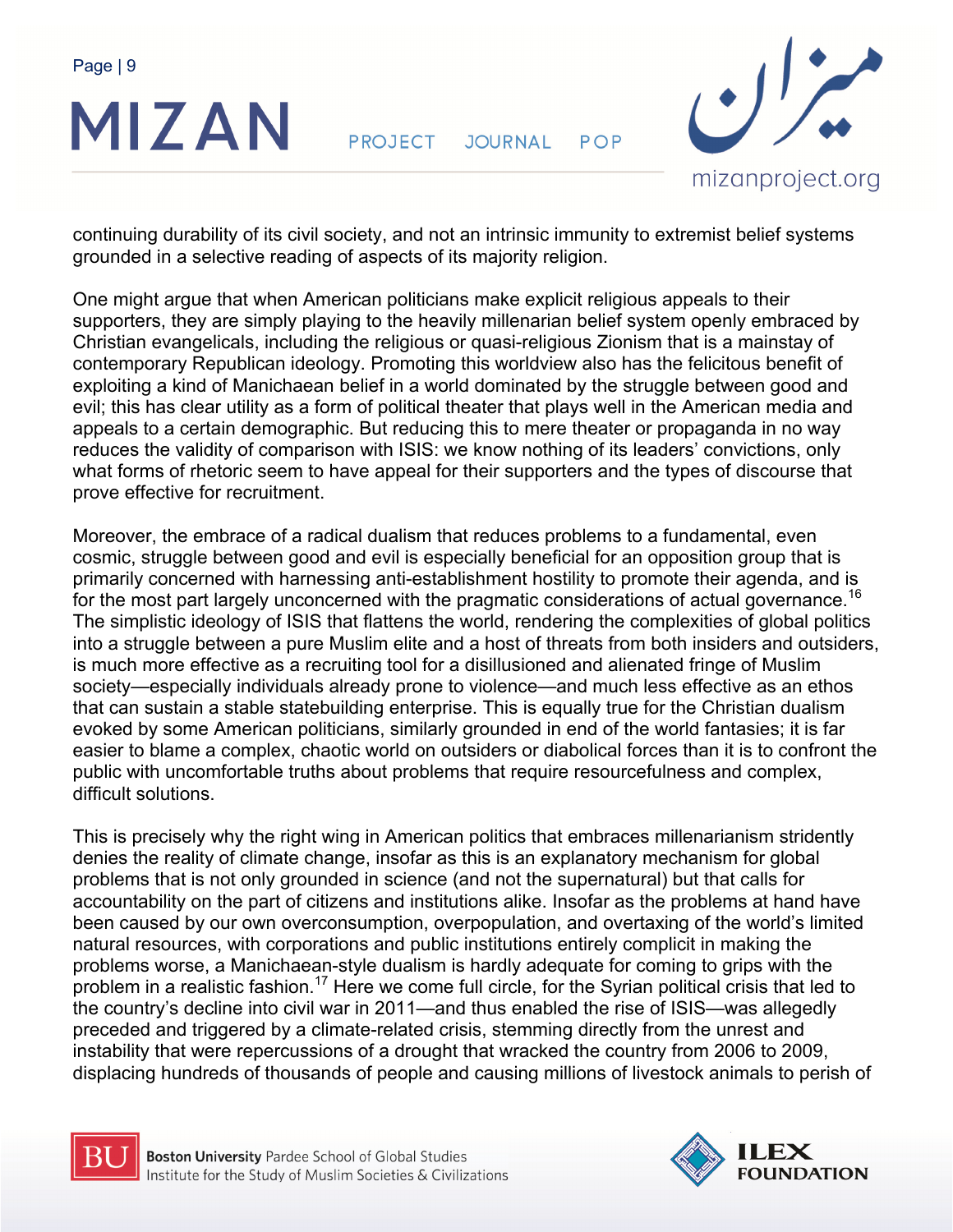

**PROJECT** JOURNAL POP



starvation and thirst, abandoned by farmers who had no choice but to flee to already overcrowded and overtaxed urban areas.<sup>18</sup>

Further, one can hardly maintain that 'radical Islam' has a monopoly on the use of divisive language of radical 'othering' such as we observe ISIS using in its propaganda, designed to legitimate the oppression and victimization of its fellow Muslims. British Prime Minister David Cameron's reference to ISIS as a "death cult" was admirably motivated by a desire to distance the extreme acts of the movement from ordinary Muslim citizens—essentially operationalizing the critique of ISIS as beyond the pale of true Islam as an aspect of public relations and government policy. But the invocation of the language of 'cult' specifically is ironic given the background of this term in historical Euro-American responses to alternative religious formations, particularly movements that tend towards more extreme expressions of eschatological fervor. Scholars of religion no longer use 'cult' as a reliable descriptive term; rather, it is now widely recognized as a political construct intended to mark a group not only as deviant but subject to extreme sanction by government agencies (the Branch Davidians of Waco being the most obvious example). The language of 'terror' serves much the same purpose.

While American and British administrations may mean well in seeking to delineate 'real' Islam from deviants who commit violence in its name, the disquieting consequence is that the state takes on the responsibility of arbitrating in such matters, arrogating to itself the role of deciding which forms of religiosity are or are not legitimate—with life and death often literally hanging in the balance. Just as ISIS uses coded language to mark Shi'ah and noncompliant Sunnis as infidels whose blood can legitimately be shed, the use of the language of 'cult'—especially 'death cult'—seems tailored to prepare the public for absolute war against the implacable evil of ISIS, without regard for the potential cost in civilian casualties. (Ironically, the relentlessly apocalyptic vision presented by speakers at the Republican National Convention in July 2016 prompted one commentator to characterize the Republican Party itself as a kind of death cult.<sup>19</sup>)

Exposing the historical connections between Christianity, ideologies of imperialism and triumphalism, and the fostering of discursive and bodily violence against various 'others' is hardly necessary to establish a moral basis for objecting to such positions. But it is perhaps important to explicitly articulate that the historical and contemporary association of Christianity with empirebuilding and the legitimation of violence does not constitute a refutation of Christian principles as expressed by the majority of Christians, let alone justify marginalizing people who embrace its tenets. It is self-evident, even banal, to note that the same consideration should apply to Muslims. But even-handed approaches to and representations of Islam continue to be frustratingly elusive in the current American political environment, in which calls for the closing of the borders to Muslims and even oaths of loyalty and "shari'ah bans" have come from some of the most highprofile politicians associated with the Republican Party.<sup>20</sup>



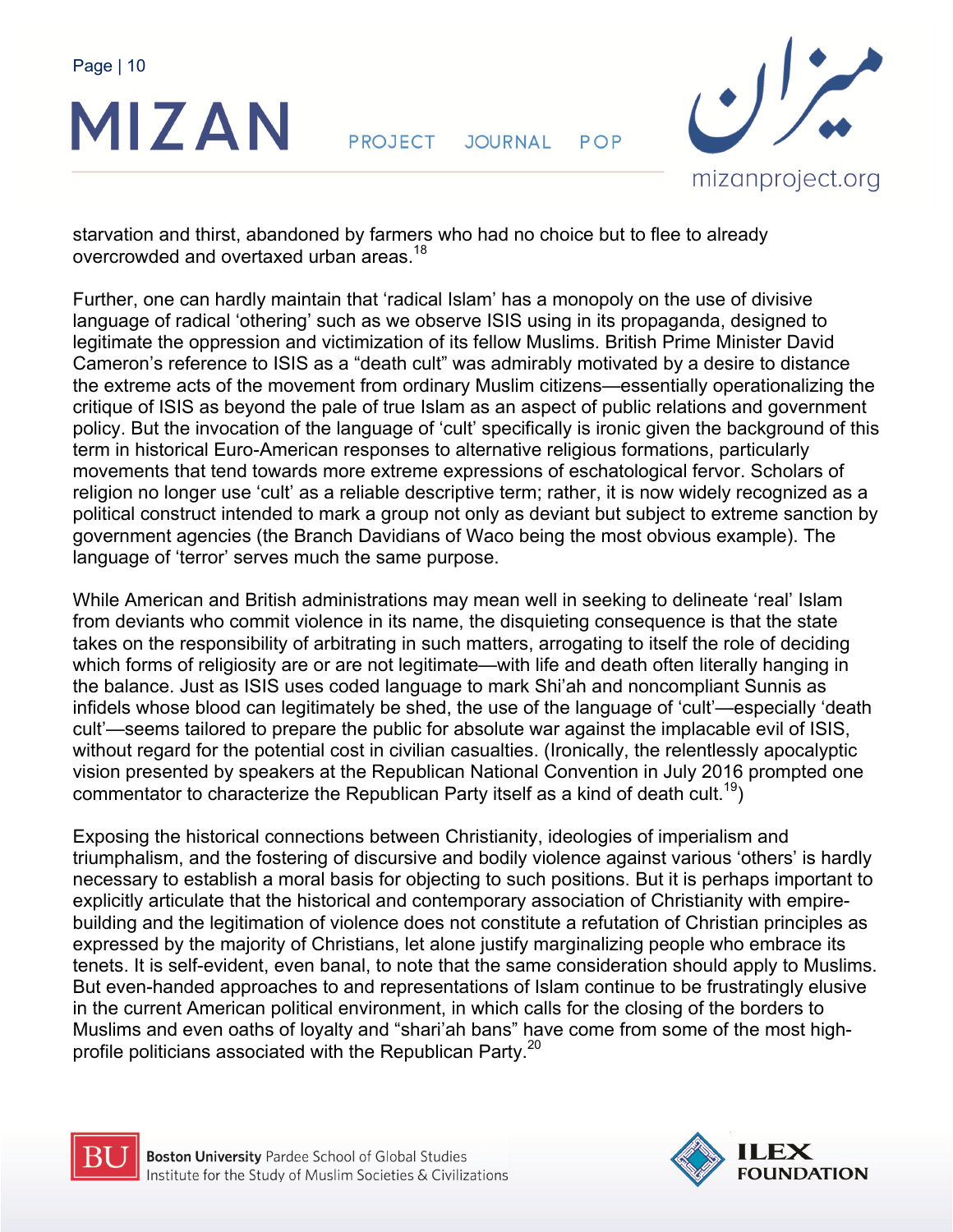

**PROJECT** JOURNAL POP



Another irony emerges here, for the political discourse and strategic communications that have emerged around the Republican candidate for president in the 2016 campaign mimics that of ISIS in disturbing ways. Donald Trump's campaign—and Republican cadres in general—seek to mobilize support among right-leaning constituencies through indulging in extreme nativist and xenophobic rhetoric. They present a worldview in which such supposedly distinctly American values such as freedom and democracy are wholly incommensurable with Islam, and thus imply an ongoing state of potential, and at times actual, hostility between America and the Muslim world, supposedly typified by radical movements such as ISIS (and supposedly confirmed by the actions of lone wolf radicals such as the Orlando and San Bernadino shooters). In defiance of the increasing aversion in official channels to indulging in damaging 'Clash of Civilization'-type rhetoric or typifying the actions of marginal groups and individuals as characteristic of all Muslims, the Trump campaign and its proxies insist on depicting 'radical Islam' as an existential threat, a tactic that is the functional equivalent of ISIS' attempts to exacerbate tensions between Western societies and their Muslim minority populations. Both seek to alienate Muslims from their home societies in Europe and America and exploit anxieties about irreconcilable conflict for political advantage.<sup>21</sup>

Similarly, the media proxies of the Trump campaign have elaborated a complex coded language that is in its own way just as strongly sectarian as that found in ISIS propaganda, designed to promote an image of insiders as virile, prosperous victors and opponents as servile, submissive, emasculated, and ripe for defeat. This is an extension of the type of rhetoric the candidate himself uses even in day-to-day speech, like his frequent reference to critics, especially women, as 'disgusting'; the political implications of the imagery of bodily revulsion as a form of total rejection has been widely remarked in a variety of contexts.<sup>22</sup> The official and unofficial organs of the Trump campaign valorize aggressive, even predatory behavior: on social media, supporters are termed 'centipedes,' playing upon the insect's capacity for stealthy, venomous attacks against its prey.<sup>23</sup> As was widely documented during early 2016, the candidate himself repeated encouraged violence against protestors at his rallies during the primary campaign. Online, his joke about turning protestors out into the cold without their coats has been turned by his proxies and supporters into a trope, with 'give the man a coat' becoming a compliment, based on the idea of stealing said coat from anyone who opposes or criticizes him.

Further, the gloating, gendered triumphalism of ISIS and its spokesmen—who mock their opponents as "quasi-men," even when they are (purportedly) women<sup>24</sup>—is echoed in the hypermasculine discourse of Trump supporters on social media, where the default term for Trump's opponents is "cuck" (short for cuckold), with the intentionally degrading and racist associations sometimes left implicit, and sometimes not. The use of this term seems to have originated a number of years ago with the coinage "cuckservative," an insult applied to Republicans deemed insufficiently conservative (similar to the code word RINO, "Republican In Name Only"), but "cuck" has quickly been expanded from being a term of internal critique within



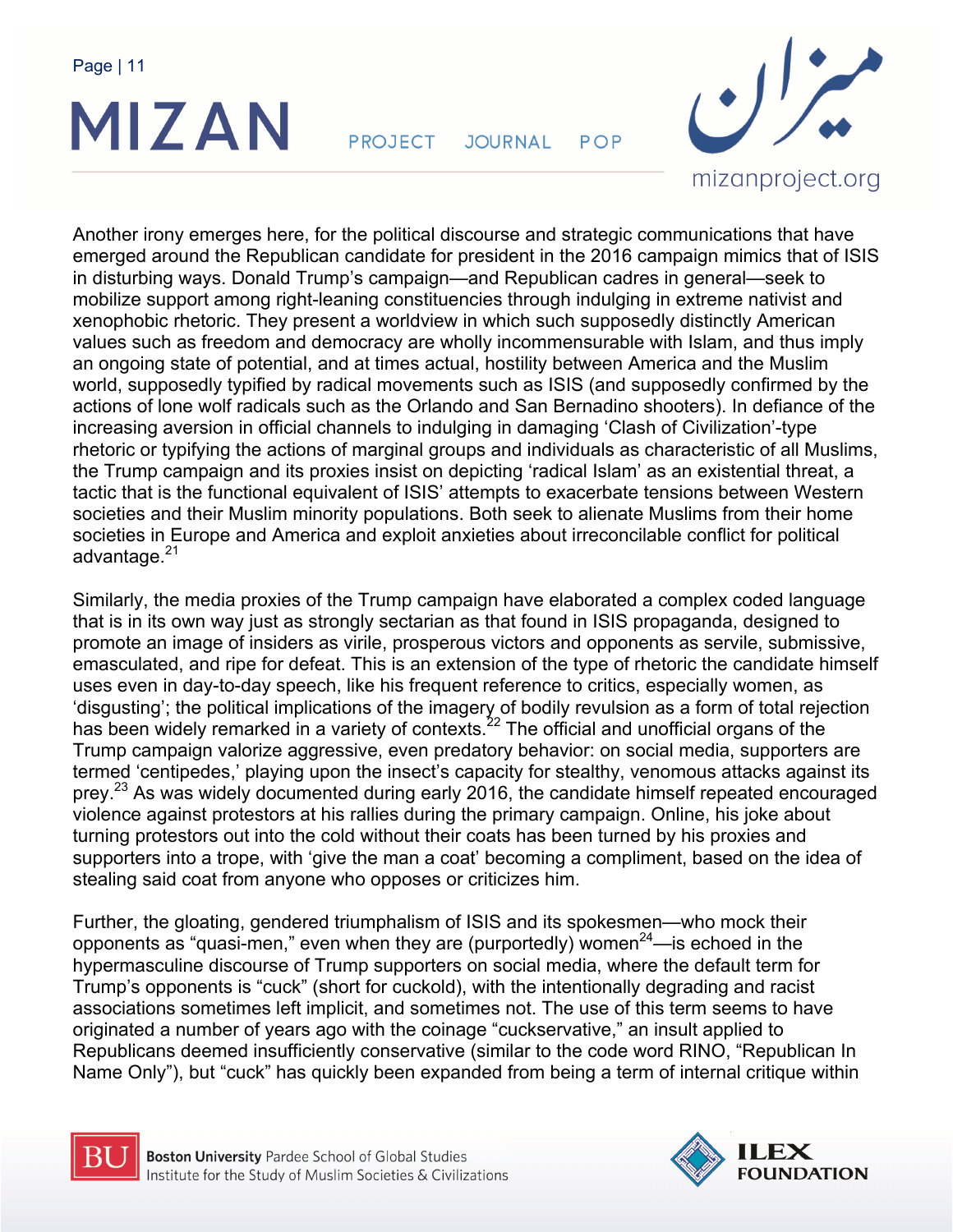

**PROJECT** JOURNAL POP



the Republican fold to being more widely applied, especially to liberals and socialists, who supposedly epitomize the self-abnegating, humiliating posture the term is meant to capture.<sup>25</sup> The open chauvinism of the candidate himself, as well as the puerile and hypersexualized behavior of many of his supporters, led many to question the sincerity of his attempt to represent himself as the champion of gay Americans after the June 2016 Orlando shooting; given the policies Republicans openly endorse, as well as the cultural climate they foster, it is implausible that a Trump presidency would do much to benefit LGBTQ citizens.<sup>26</sup>

Perhaps the most bizarre turn in the 2016 campaign has been the overt turn to explicitly religious language, especially attempts to literally demonize the opposition. Trump has repeatedly made allegations about Hillary Clinton's corruption and criminality (leading to the recurring rallying cry of "Lock her up!" at his events, as well as insinuations by his proxies that she will be tried and executed upon Trump's inauguration as president), but this has recently escalated to a straightforward claim that Clinton is literally the Devil.<sup>27</sup> This sort of name-calling is unprecedented in modern American presidential campaigns; the Trump campaign's capacity to vilify the opposition seems limitless, as, for example, when the candidate himself repeatedly asserted that Obama and Clinton were the literal founders of ISIS, only significantly later downplayed as a sarcastic rhetorical move.<sup>28</sup> Such rhetoric obviously plays to the enthusiasms of the Republican base, at the very least granting the candidate political traction among a vocal minority who indulge in fantasies of incarcerating or even executing Clinton.

This rhetoric has a subtler effect as well, in that it serves to locate the candidate in the camp of those fervent Christians who see in Barack Obama in particular and the Democratic Party in general a concerted campaign against their religion; the open indulgence in religious rhetoric of a theatrically excessive but symbolically resonant sort implies a similarity in worldview to those who already read partisan political struggles in theological terms. This alignment of the Trump campaign with right-leaning Christians—despite the candidate's historically profane character and questionable personal rectitude—has also been encouraged by his hinting at a willingness to repeal firewall laws protecting the separation of church and state such as the Johnson Amendment. The alliance with evangelical elements eager to gain political advantage by allying themselves with Trump has proceeded to such a degree that, in breaking with the wellestablished tradition of pastoral neutrality in public political settings, the benediction delivered by the Reverend Mark Burns on the opening night of the Republican National Convention explicitly called on God's assistance to defeat the "enemy"—openly specified as Clinton and the Democratic Party—while referring to the gathered assembly as "the conservative party under God" and praying for "power and authority" to be bestowed on Trump.<sup>29</sup> The energetic vilification of political rivals in openly religious terms is of course a staple of ISIS propaganda; a particularly striking parallel appears in ISIS' attacks on Jabhat al-Nuṣrah, upon whom ISIS spokesmen literally called down the curse of God in a dispute with their former allies.<sup>30</sup>



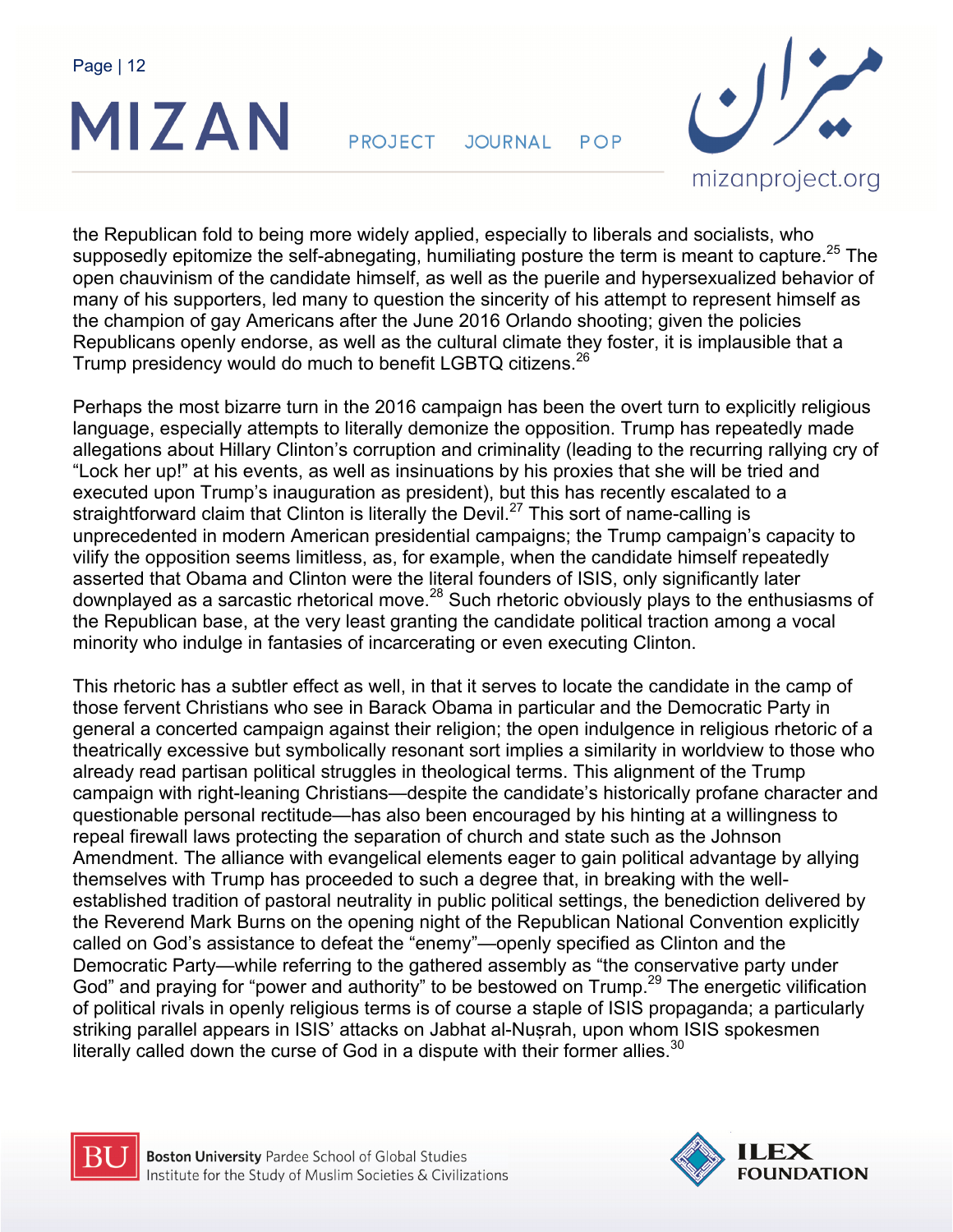

**PROJECT** JOURNAL POP



Extending our comparative analysis still further, if we seek to consider with equanimity all worldviews that emphasize the categorical boundaries between insiders and outsiders, investment in a messianic figure and anticipation of imminent and final judgment that will usher in a new golden age, a radical embrace of violence, and a reliance on scriptural themes, especially symbols and code-words, then these traits appear to describe not only ISIS but also certain virulent fringe elements in contemporary Judaism as well. The fact that most historical Jewish communities have not had access to state power has tended to impede recognition of the importance of holy war traditions in Judaism, although the work of Firestone in particular has done much to correct the misconception that Jews have not articulated religious justifications for violence.<sup>31</sup> Likewise, for complex political reasons, the significance of Jewish terrorist movements in modern history is seldom recognized, and terrorism does not occupy the same place in discussions of contemporary Judaism that it does in discussions of contemporary Islam—despite its significance in certain contexts, in particular the foundation of the state of Israel.<sup>32</sup> Thus, locutions such as 'violent Zionism' or 'radical Judaism' have nowhere near the same currency among Western commentators on Middle Eastern politics (let alone the general public) as 'radical Islam' and other expressions of that sort.

Nevertheless, it is clear that in the modern era certain actors have invoked Judaism, a tradition typically presented as exempt from such tendencies, to support radically exclusionary ideologies of a messianic nature, to not only foster violence against dehumanized outsiders, but to support expansionist political projects. A particular disposition to such radical ideology can be seen in certain wings of the Israeli settler movement, which justifies expansionism through such religiously-inflected conceptions as the "redemption of the land."33 Further, both Firestone and Claussen have written about the significance of the thought of Yitzhag Ginsburgh in supporting the ideology of what we might call the Jewish jihadist fringe of the settler movement operating in the Occupied Territories, often committing violence in the name of Judaism, and often with impunity.

Ginsburgh's teachings are of particular interest because of the way in which he amalgamates biblical narratives and symbols with a virulent political message, reminiscent of ISIS' use of qurʾānic themes and images drawn from early Islamic history. Thus, following the reading of the notorious right-wing rabbi Meir Kahane, Ginsburgh holds up Pinḥas, the grandson of Aaron who zealously killed a fellow Israelite and the Midianite woman with whom he illicitly consorted (Numbers 25), as an ideal for faithful Jews to emulate. Interpreting the kabbalistic principle of *tiqqūn ʿōlam* ('repairing the world') as a mandate to undertake unconventional, even extreme, behavior to defend the Jewish people and sanctify their homeland, Ginsburgh and other figures of the Zionist ultra-right invoke this principle to justify the forced expulsion and killing of Arabs not only on grounds of self-defense or for the sake of national self-determination, but even as a holy act.<sup>34</sup>



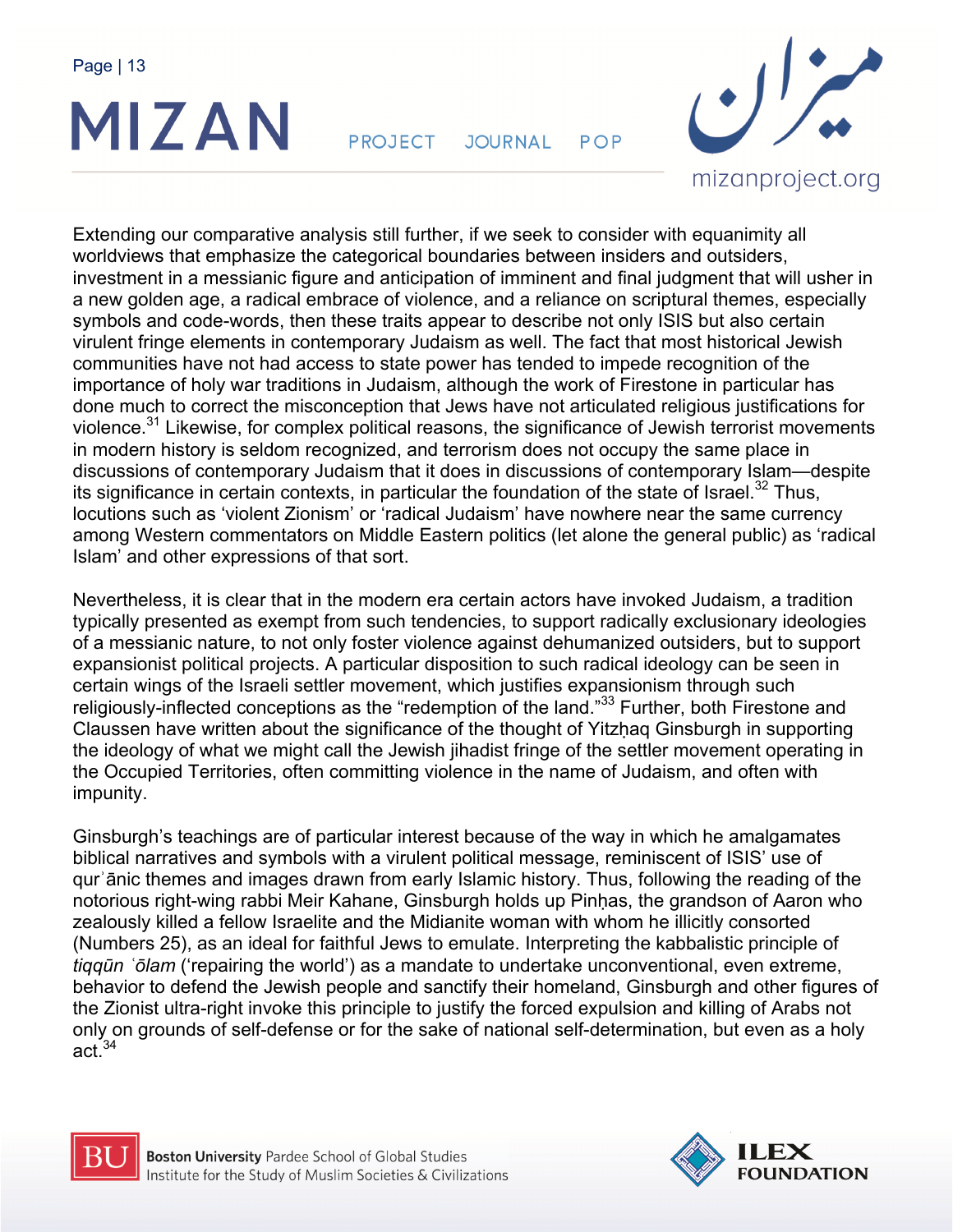

**PROJECT** JOURNAL POP



These ideas do not appear in a vacuum, of course; rather, they present only the most explicitly religious justifications for violence on the part of state and quasi-state actors in Israel, particularly in contested areas such as the Occupied Territories—the main arena for Israeli expansion through settler groups acting as state proxies. Thus, Kahane's ideas inspired Baruch Goldstein (whom Ginsburgh has openly defended), the perpetrator of the Cave of the Patriarchs massacre in 1994 in Hebron. Of course, the majority of Israelis would reject Ginsburgh's ideology as a perversion of Judaism—just as the vast majority of Muslims abhor ISIS' distortion of Islam. The difference in media representation could not be more stark, however: ISIS is presented as a virtually existential threat to Western democracy and freedom (and implicitly, to American hegemony in the Middle East); by contrast, the settler movement is only infrequently mentioned in the media, and the virulent aspects of the ideology of settlers is seldom acknowledged, despite the considerable impact the movement has had—and continues to have—on Israeli politics, demographic and political realities in the Occupied Territories, and thus, at least indirectly, on American policy and interests in the region.  $35$ 

Perhaps the most significant counterargument to claims by Western analysts that the ISIS phenomenon represents something pernicious within Islam's essence, a pathological tendency towards violence that marks an absolute distinction between Christianity and Islam, or 'Western civilization' and Islam, is presented by the phenomenon of American Christian jihad. Over the last two years, a number of journalists have reported on the Dwekh Nawshā*,* a Christian militia fighting ISIS in the northern Iraqi theater of war. What is significant about this militia group is that although it is primarily made up of Assyrian Christians native to the area acting in support of the larger and better organized Kurdish peshmurga, like ISIS, they have attracted a small group of foreign fighters as well, and these have predominantly been Americans, most of them with genuine military experience.

Many of the Americans who affiliate themselves with Dwekh Nawshā as volunteers express a combination of religious and political motivations for their immigrating to the theater of war. They often seem to construe their actions as defensive, though this is how Muslim jihadists have always presented their emigration (*hijrah*) to fight in various hotspots around the world where Islam is perceived as being under attack*,* whether it is Afghanistan, Bosnia, Chechnya, or now Iraq and Syria.36 It is unclear whether these American jihadists mean to martyr themselves as many of ISIS' fighters do, though the name of the group is telling in this regard; *dwekh nawshā* means 'self-sacrifice' in Aramaic, and some of the American fighters mix militant nationalism and Christian religious symbolism in their self-presentation, though the Dwekh Nawshā organization itself (which also labels itself the Assyrian Army) seems to eschew explicitly Christian imagery. Notably, even though the media coverage of foreign fighters from the United States often implies that their efforts are futile or even foolhardy, their motivations are typically portrayed in a positive light, especially through an emphasis on their desire to contribute to defending Christians against Islamic aggression. They are never recognized as another aspect of the original imperialist



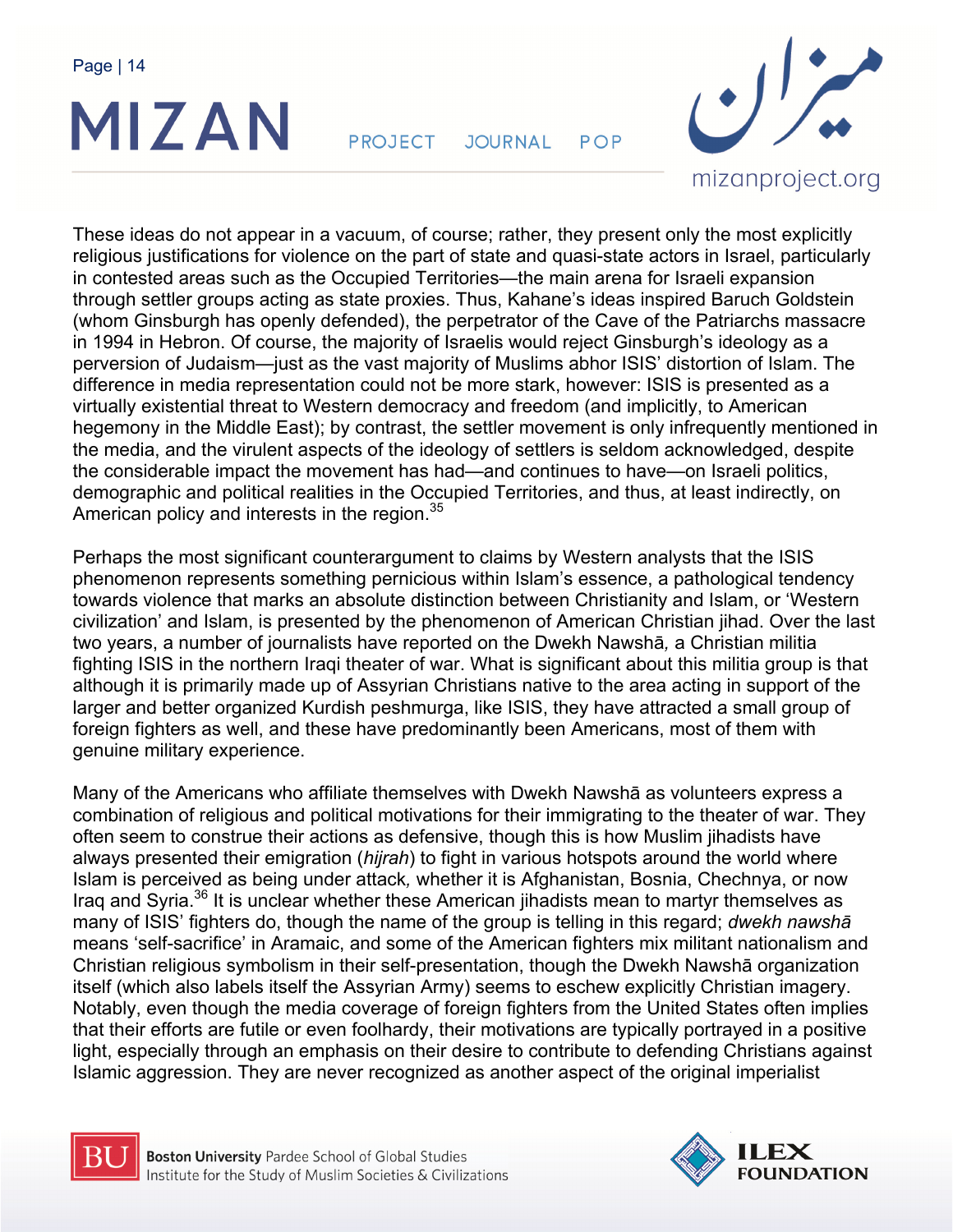

**PROJECT** JOURNAL POP



project that established an American presence in Iraq and Afghanistan—the theaters in which most of these foreign fighters first acquired military experience and expertise.<sup>37</sup>

The relationship between the various elements I have drawn together here is sometimes unclear. For example, not all apocalyptic movements necessarily embrace violence, though they often seem prone to this—or are at least prone to be exploited to foment and justify violence. Not all are expansionist or even inclined towards collective political or military action, though many of them certainly are. Perhaps it is that apocalypticism is such a useful instrument for constraining and redirecting social elements prone to violence that it has simply been expedient for expansionist states to attempt to harness it. Whatever the case, one thing is clear: Islam is not the only one of the monotheistic traditions in which combinations of violence, millenarianism, and a radically exclusionary ideology has been used to drive military action in support of political projects. ISIS is perhaps unusual in the extremity of its views and in combining a number of different elements in its ideology, but as I have shown, there is considerable overlap between its rhetoric and propaganda and that of other groups and movements throughout history. Upon deeper analysis, we find that no community is completely exempt from apocalyptic or hypermilitant tendencies, or lacking members who seek religious justifications for their extreme acts. We should thus seek explanations for the emergence and popularization of radical ideology not in the 'essence' or roots of a religion, but rather in the material causes and particular circumstances that engender it, and drive some believers to marshal whatever resources their religion might offer to support and legitimize violence.

## **Contributions to this issue**

The articles included in this issue primarily stem from the aforementioned panel held at the Pardee School for Global Studies at Boston University in April 2015, "Interdisciplinary Approaches to the Islamic State." Kecia Ali, Thomas Barfield, and myself presented early versions of our articles as papers on that panel, and Jessica Stern, Franck Salameh, and Kenneth Garden not only responded to our respective papers, but have also been kind enough to rework their comments into brief response papers that have also been included here. The additional articles, one by Jeffrey Bristol and another by Tazeen Ali and Evan Anhorn, were submitted for inclusion in the issue later. Overall, these articles represent diverse approaches to the ISIS movement, its rhetoric, and its relationship both to historical aspects of Islam and contemporary social and political expressions of Muslim belief, including responses to the claims and actions of ISIS itself.

Although there have been a number of publications on ISIS over the last two years, most of the peer-reviewed scholarship on the phenomenon has come from policy-oriented disciplines such as Political Science, International Relations, and so forth. We believe that this issue fills a conspicuous gap in the existing literature in offering scholarly perspectives from the Humanities



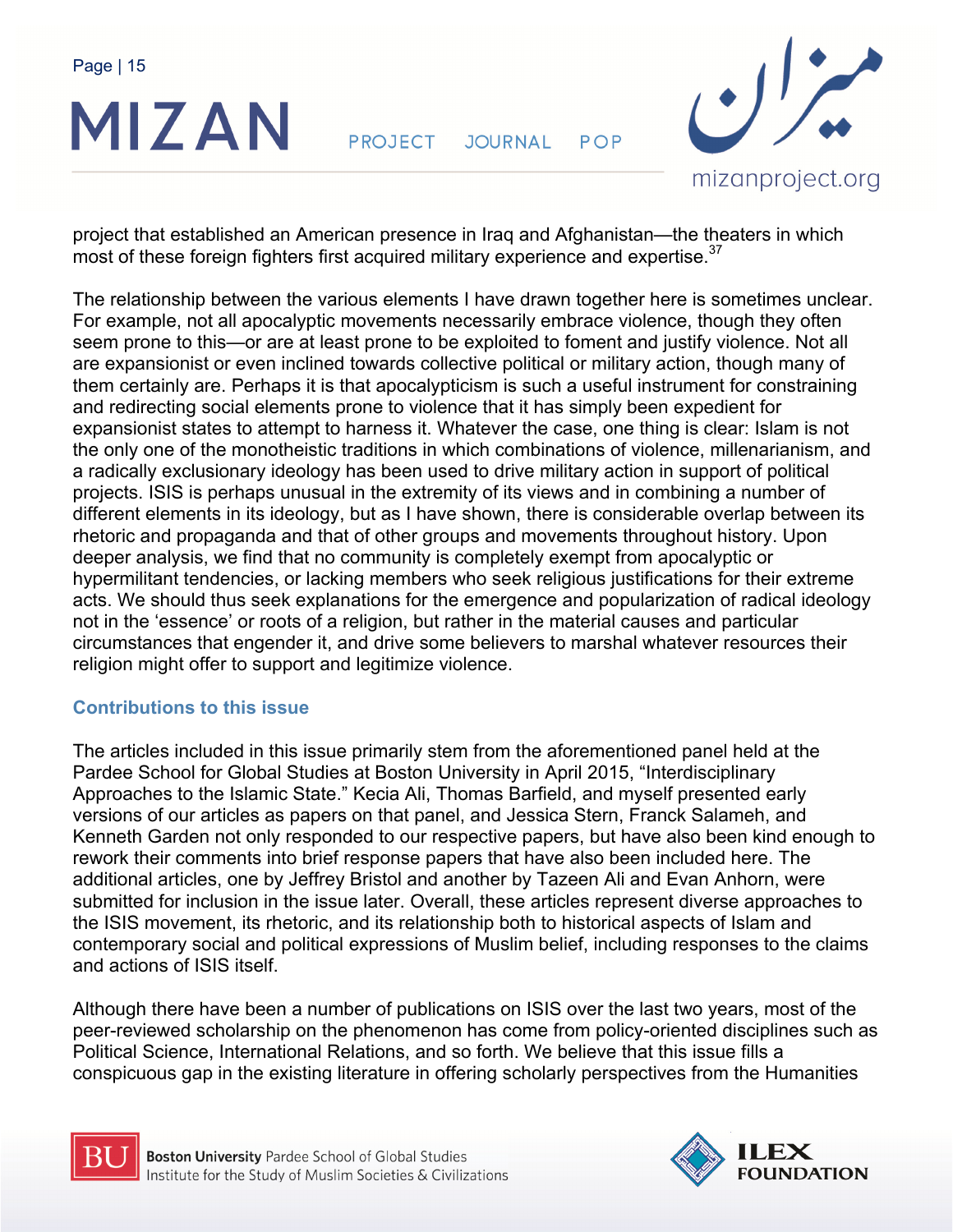

**PROJECT** JOURNAL POP



and Social Sciences, particularly Religious Studies, History, and Anthropology. The offerings here are deliberately eclectic, united mainly by their common interest in interrogating not just the claims and ideology of the Islamic State, but the critical issues pertinent to the study of Islamic tradition and Muslim history and culture that are raised by such inquiry.

Kecia Ali's contribution, "Redeeming Slavery: The 'Islamic State' and the Quest for Islamic Morality," examines the contrasting claims of ISIS propaganda on the one hand and the "Open Letter to Al-Baghdadi" on the other on the question of the permissibility of slavery—one defining the practice as essentially un-Islamic, the other as *paradigmatically* Islamic. Ali demonstrates that a number of critical questions converge on this issue, including the cultural and political contexts in which sexual violence is categorized and represented and how tradition may be defined and contested through attempts to delineate what is or is not "Islamic." Notably, although ISIS propaganda approaches slavery as an indelible and essential part of Islam, its approach to the juristic issues raised by the practice, of which ISIS' audience is inevitably ignorant, actually underscores slavery's anomalous nature. Jessica Stern's brief response to this article explicitly challenges the claim that ISIS' violation of standards of international law, morality, and common decency must be defined as 'Islamic' simply on the basis of the group's use of sacred texts and reference to tradition to legitimate them; she points out that this is a strategy that many different sorts of radicals, including Jewish and Christian radicals, adopt to justify extreme acts and cloak them in the veneer of tradition. Deeper investigation of ISIS' practices of organized rape and plunder shows that they do not necessarily stem from an ideological core, but rather help the group to fulfill specific pragmatic and programmatic goals.

In my article "ISIS, Eschatology, and Exegesis," I attempt to place aspects of the use of tradition in ISIS propaganda in deeper historical context, comparing the interpretation of specific qurʾānic topoi, particularly Noah's Ark, in *Dabiq,* the ISIS propaganda magazine, with that found in the propaganda of the Fatimid Empire. Although the Fatimid dominion flourished a thousand years ago, the comparison of ISIS with this Isma'ili Shi'ite state is productive insofar as it shows that groups adopting a radical sectarian position, especially by seeking to foment violence against their fellow Muslims in the pursuit of statebuilding projects, must employ a specific kind of reading strategy— a sectarian hermeneutic—in deploying the Qurʾān and symbols and themes from Islamic history to support their positions. The comparison of the early Fatimids and ISIS yields especially compelling results given that both groups support an extreme sectarian ideology with the claim of fulfilling prophecy by bringing events in an apocalyptic timetable to pass. The point is not to paint ISIS as somehow crypto-Shi'ite, but rather to delineate a specific kind of sectarian logic that shapes particular ideological claims and tends to rely on particular methods. As Kenneth Garden emphasizes in his commentary on my piece, *pace* those who seek to depict ISIS as representing true or essential Islam, the group actually employs reading practices that not only legitimate the use of violence against other Muslims but openly confirm its minority status, even celebrating it; ISIS spokesmen at one and the same moment accept that most of their



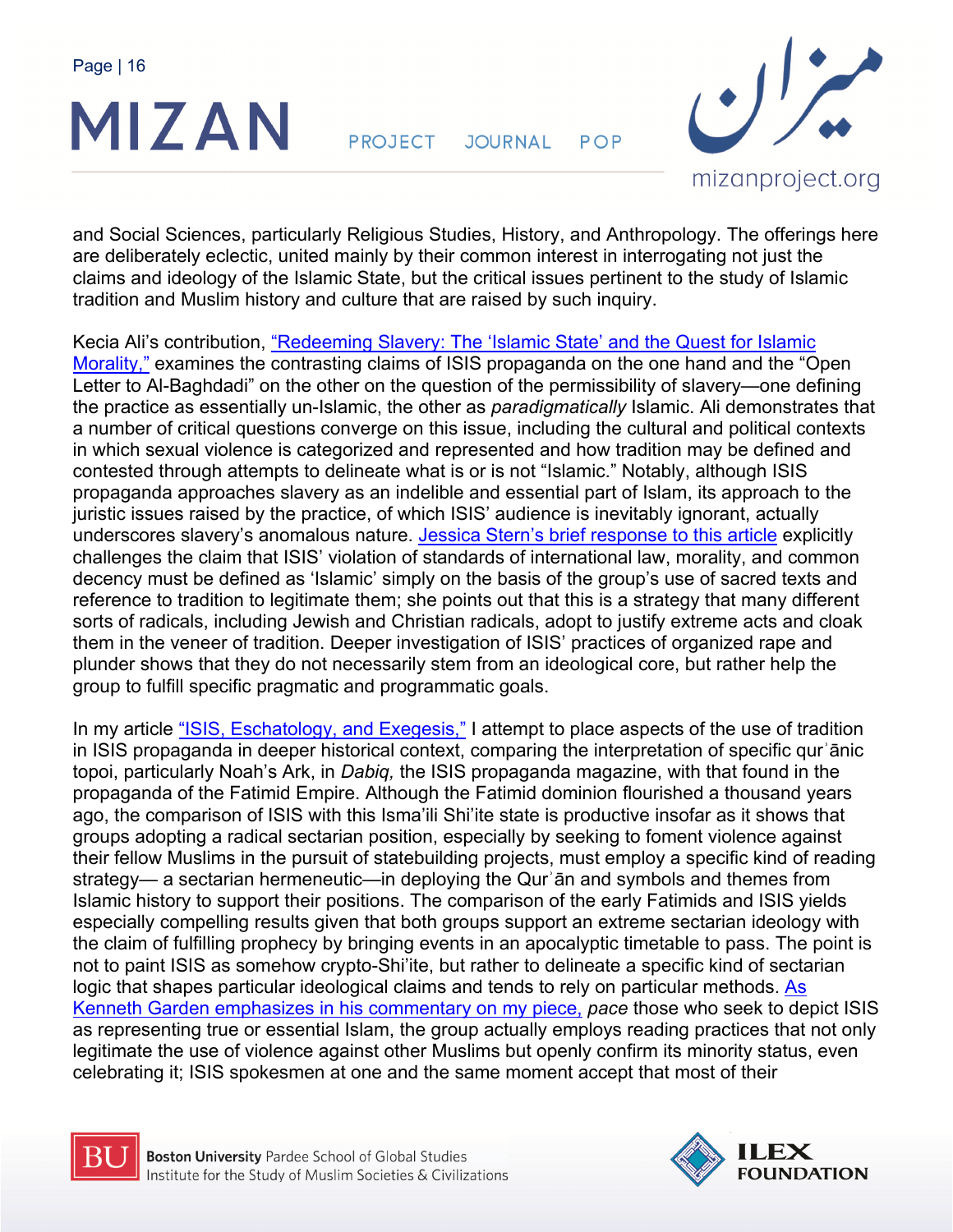

**PROJECT** JOURNAL POP



coreligionists reject their message and exploit this fact as confirmation of their role as harbingers of the End Times.

The next contribution in this issue, "ISIS: The Taint of Murji'ism and the Curse of Hypocrisy" by Jeffrey Bristol, focuses on the background and development of a single aspect of ISIS' messaging in its propaganda, namely its reliance on the codeword "Murji'ite" in its polemic against the Muslim mainstream. In fulminating against Murji'ism as a supposedly perennial heresy in Islamic history, ISIS propagandists skillfully draw on a traditional set of ideas and claims about this oft-maligned school of thought—including recent developments in jihadist ideology antedating the emergence of ISIS—and take them in new directions. The specter of Murji'ism becomes an evocative, multifaceted instrument in ISIS' sectarian toolbox, serving the especially critical function of casting mainstream, accommodationist Muslims who refuse to align themselves with ISIS and its extreme positions as themselves members of a heretical group, the authenticity of whose Islam is supposedly questionable.

Thomas Barfield's "The Islamic State as an Empire of Nostalgia" places ISIS in the broadest possible context, analyzing its caliphate as an exemplary case of a type of secondary empire that seeks to propagate its authority not on the basis of controlling significant territory or resources, but rather by capitalizing on the claim to have restored institutions associated with an alluring golden age. The symbolic self-presentation of the ISIS caliphate evokes precursors from Islamic history, particularly the Abbasid dynasty, during whose rule the imperial hegemony of Islam was at its most robust. Barfield specifically contrasts ISIS' strategic appeal to this older caliphal golden age, at once political and religious in nature, with the secular state ideology of the Ba'ath and other groups that dominated the Arab-Islamic world during the flourishing of the nation-state system throughout the Middle East in the twentieth century. The appeal to a transnational Islamic identity has been crucial for ISIS' attraction of foreign fighters to its cause, transcending the narrower interests more directly in play in the Syrian conflict and the domestic struggles that have wracked Iraq since the withdrawal of American forces in 2007. In his response, however, Franck Salameh cautions us to recognize that the appeal to an Islamic golden age has always undergirded the supposedly secular ideology of modern Arab nationalism, which long capitalized upon a form of nostalgia for Islam as the essence of Arab identity and its empire as the apogee of Arab accomplishment.

Finally, "ISIL and the (Im)permissibility of Jihad and Hijrah," co-authored by Tazeen Ali and Evan Anhorn, adopts yet another perspective on the Islamic State phenomenon, again by bringing ISIS propaganda into conversation with the "Open Letter to Al-Baghdadi." Taking a different approach than that adopted in Kecia Ali's discussion, the authors examine these documents as evidence of the larger problems attendant on the question of Muslim belonging in Western states. They argue that both ISIS and Western groups (including Western state authorities) play upon Western Muslims' anxieties about their place in American or European society and construct different but



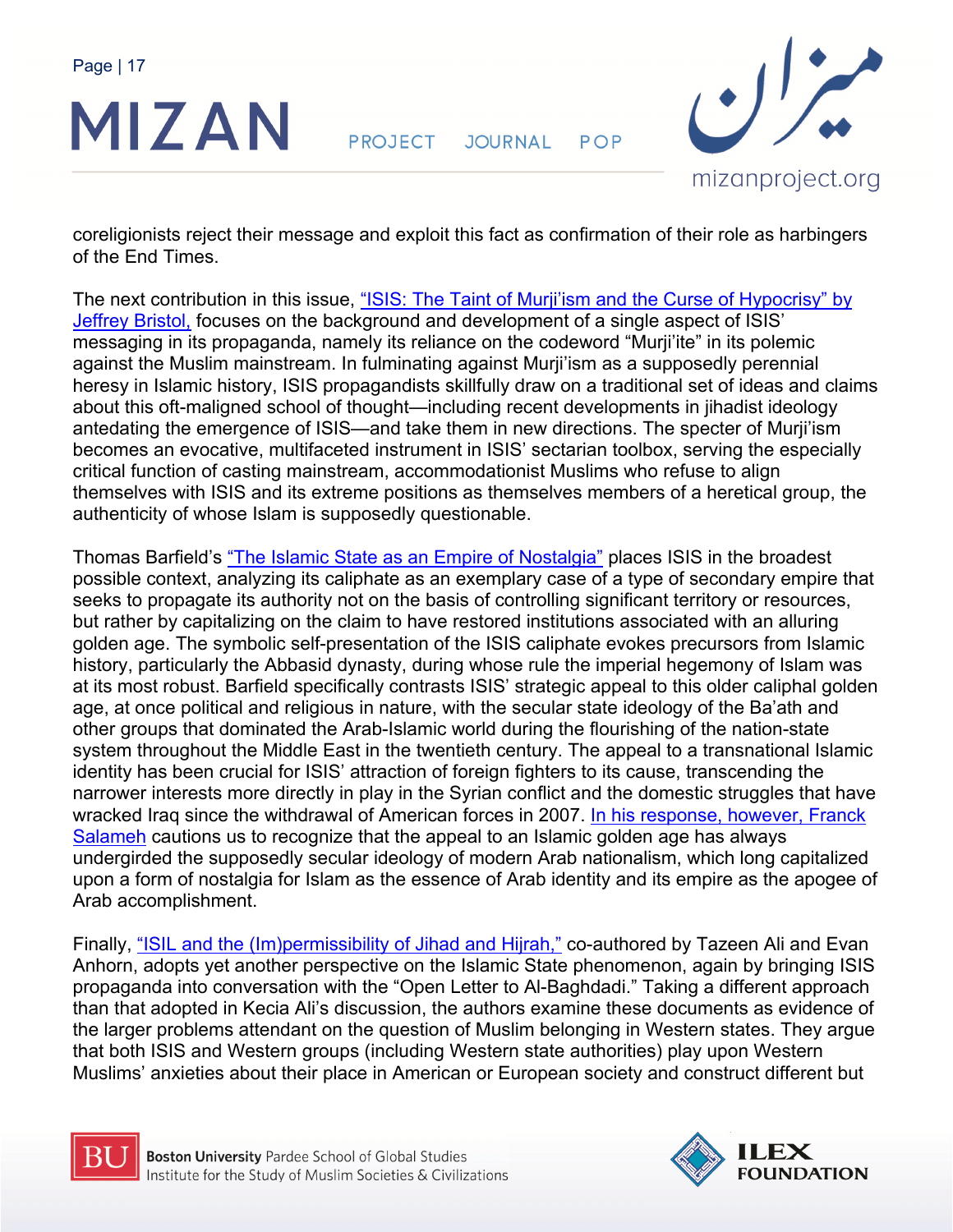

**PROJECT** JOURNAL POP



analogous ideals of Muslim identity: ISIS presents allegiance to its cause and disavowal of citizenship in Western democratic states as a necessary criterion of Muslim identity, while Western states and media impose a requirement of absolute disavowal of ISIS and public or semi-public expressions of loyalty and patriotism upon its Muslim citizens. In the latter case, this has the effect of delimiting the permissible parameters of political discourse, making social trust contingent upon an admission that religion is the ultimate wellspring of conflict—that is, that conflict stems from Islam, or bad interpretations of Islam, rather than from material, political, or societal causes. Notably, the authors draw upon the classic theories of the sociologist Max Weber concerning the role of charisma and institutionalization in society, contrasting the charismatic claims of ISIS with the reconfiguration of charisma in the cultural and institutional resources that Muslim communities may draw upon in articulating a unique and stable place in Western civil society.

In these articles, no attempt has been made to unify terminology. We have permitted the contributors to select whatever nomenclature for the entity that calls itself *al-dawlah al-islamiyyah fī'l-ʿirāq wa'l-shām* (the Islamic State of/in Iraq and Greater Syria) they believe is best (e.g. ISIS, ISIL, the Islamic State, *Daesh,* etc.) While steps have been taken to ensure that ISIS publications are cited responsibly, especially for the purpose of exposing the movement's claims to critical analysis, on account of their nature as political propaganda of an aggressive state that has violated international law repeatedly in supporting or directly perpetrating terrorism, human trafficking, and destruction of cultural heritage, we do not provide direct links to the online sources of these publications. The Clarion Project (www.clarionproject.org) archives ISIS publications in English; further, original translations of materials pertaining to ISIS, including transcripts of videos and other media materials, can be found at www.jihadology.net.

## **Notes**

All digital content cited in this article was accessed on or before September 21, 2016.

[1] Earlier drafts of this material were reviewed by Ken Garden, Will McCants, and Stephen Shoemaker, and later versions by Megan Goodwin, Kecia Ali, Olga Davidson, and Elizabeth Pregill. Their advice has been invaluable in helping me to shape what this essay has become. Naturally, I am responsible for the faults and flaws that remain.

[2] This has not occurred spontaneously, of course; as Bail and others have observed, significant moneyed interests exert a titanic influence on American perceptions of Islam, particularly by manipulating media representation of current events to fit well-established and highly prejudicial narratives about Muslims: see Christopher Bail, *Terrified: How Anti-Muslim Fringe Organizations Became Mainstream* (Princeton: Princeton University Press, 2014). The work of Bail is especially useful insofar as much of the literature on Islamophobia addresses cultural attitudes, social



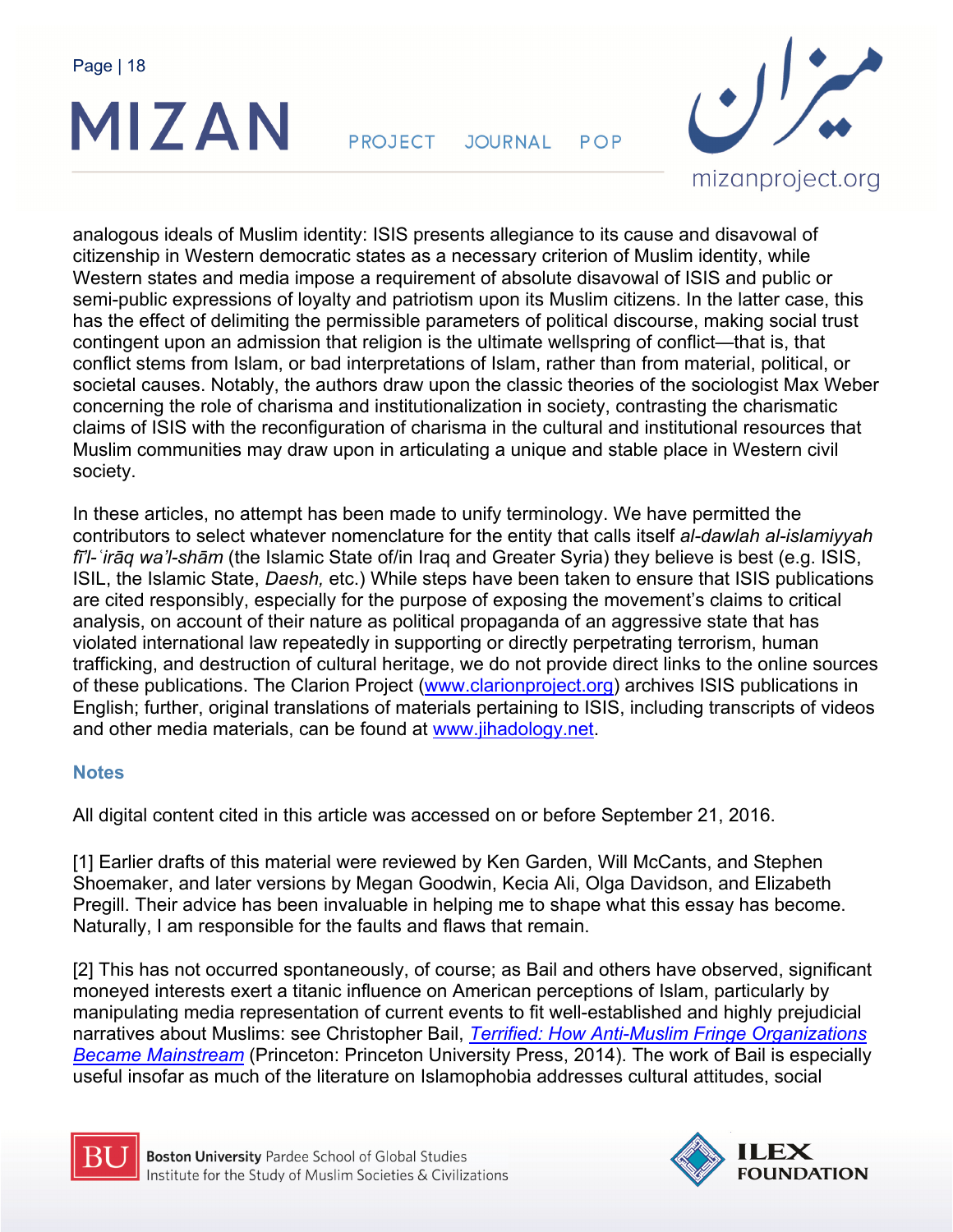

**PROJECT** JOURNAL POP



dynamics, and media representation, but overlooks the specific institutional contexts in which ideas and images about Muslims are actually generated and disseminated.

[3] The conception of "Islam" as essentially undefinable and comprehensible only as a body of concepts, practices, and discursive positions vis-à-vis a highly malleable and selectively accessed tradition is most closely associated with Talal Asad; see his recent methodological statement "The Idea of an Anthropology of Islam," *Qui Parle* 17 (2009): 1–30.

[4] ISIS' media output seems to have been most robust during the year from spring 2014 to spring 2015 when both its recruitment of fighters on the ground in Iraq and Syria and its military advances were most successful. For various reasons, its media output has actually declined since then, although its profile in the Western media has seemingly increased in response to the sporadic terror attacks that have been perpetrated in its name (or at least for which its spokesmen have sought to take credit). See Aaron Zelin, "ICSR Insight: The Decline in Islamic State Media Output," *ICSR.info,* April 12, 2015.

 [5] Graeme Wood, "What ISIS Really Wants," *The Atlantic*, March 2015*.* Most of the contributions to this issue, including my own, address the problem of nomenclature and characterization from a variety of angles; many of them cite the controversy over Wood's article as a touchstone for navigating these issues. For two radically different opinions on the problems provoked by ISIS' very name, compare William McCants and Shadi Hamid, "John Kerry Won't Call the Islamic State by its Name Anymore. Why That's Not a Good Idea," *Brookings.edu,* December 29, 2014 and Carl Ernst, "Why ISIS Should Be Called Daesh: Reflections on Religion & Terrorism," *ISLAMICommentary,* November 11, 2014. For a compelling argument as to why the use of the label "Islamic" matters, see Shahab Ahmed, *What Is Islam? The Importance of Being Islamic* (Princeton, NJ: Princeton University Press, 2016), 106-107.

[6] There is copious scholarly literature on the conjunction of apocalypticism and violence in the contemporary world; cf., e.g., the classic account of John R. Hall with Philip D. Schuyler and Sylvaine Trinh, *Apocalypse Observed: Religious Movements and Violence in North America, Europe, and Japan* (London: Routledge, 2000). For a recent account that takes a broadly historical comparative approach similar to that I have sought to adopt here, see Catherine Wessinger, "Apocalypse and Violence," in John J. Collins (ed.), *The Oxford Handbook of Apocalyptic Literature* (Oxford: Oxford University Press, 2014), 422–440. Wessinger's treatment attempts to delineate the common discursive and sociological elements that tie together phenomena as diverse as qurʾānic apocalypticism, contemporary jihadism, the Crusades, Anabaptist Münster, Christian Zionism, and the Branch Davidians.

[7] More than one review of Holland's work accuses him of reducing the religious motivations of European monarchs and churchmen who employed millenarian rhetoric simply to *Realpolitik*,



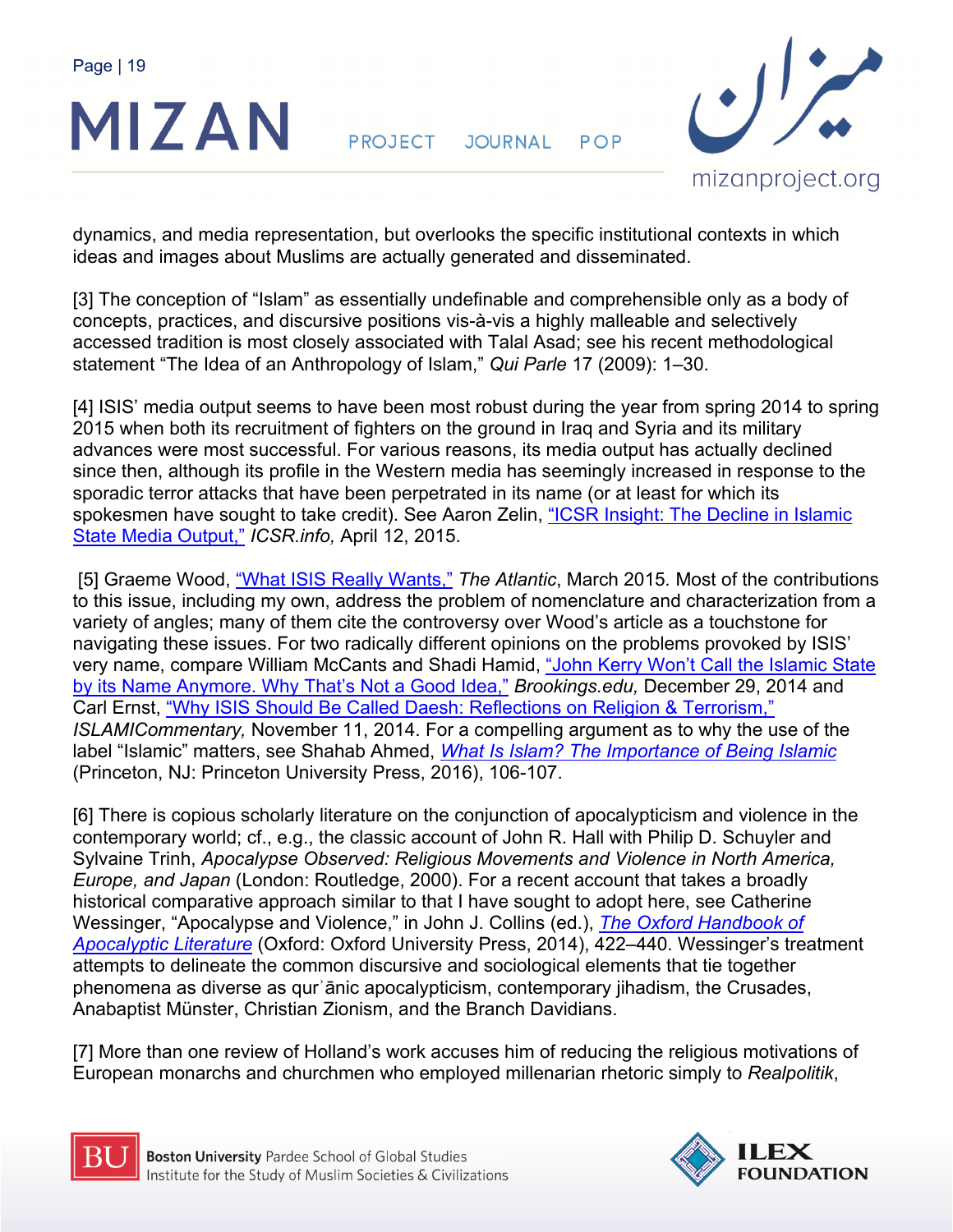

**PROJECT JOURNAL** POP



criticizing his approach to the religious justifications for various political projects around the year 1000 as reductionist. For a particularly transparent example written for a website affiliated with the Christian Dominionist movement, see Lee Duigon, "A Review of *The Forge of Christendom,*" *Chalcedon,* n.d. The accusation of reductionism seems to be a common trope levied against studies that expose Christianity's tendency to be exploited as a political ideology as opposed to approaching the subject with concern for the sincere religious convictions of the individuals involved, but naturally those advocating such an approach to the historiography of European Christendom do not extend such courteous consideration to Muslim jihadists.

Notably, after Holland's work was published, the thesis that the First Crusade was specifically motivated by belief in an immanent apocalypse was again advanced by Jay Rubenstein in his *Armies of Heaven: The First Crusade and the Quest for Apocalypse* (New York: Basic Books, 2011); Rubenstein's approach was widely criticized by historians on the grounds that religious motivations and eschatological or millenarian motivations do not at all amount to the same thing (see, e.g., the review of Jonathan Riley-Smith in *Catholic Historical Review* 98 (2012): 786–787).

[8] Robert Ferguson has emphasized the emergence of Viking warfare against specifically religious targets such as monasteries—the aspect of Viking raiding that has often been seen as most distinctive of the era, beginning with the attack on Lindisfarne in 793—as a deliberate response to the perceived threat of Frankish campaigns of violence initiated in the 770s that resulted in forced conversions (followed on some occasions by mass executions), imposition of the death penalty for defying Christian ordinances, and destruction of Saxon holy sites; see *The Vikings: A History* (New York: Viking, 2009), 41–57. Anders Winroth's recent *The Conversion of Scandinavia: Vikings, Merchants, and Missionaries in the Remaking of Northern Europe* (New Haven: Yale University Press, 2012) underscores the importance of both individual and communal agency in the spread of Christianity in Northern Europe, asserting that the conquest and forced conversion model does not account for the variety of motivations pagans had for accepting the new imperial faith. But the same is, of course, true for the spread of Islam.

[9] See Yitzhak Hen, "Charlemagne's Jihad," *Viator* 37 (2006): 33–51 and the systematic critique of Daniel G. König, "Charlemagne's 'Jihād' Revisited: Debating the Islamic Contribution to an Epochal Change in the History of Christianization," *Medieval Worlds* 3 (2016): 3–40; see also the trenchant notes of Jonathan Jarrett posted on his blog, *A Corner of Tenth-Century Europe*, January 14, 2007 (https://tenthmedieval.wordpress.com/2007/01/14/charlemagnes-jihad/).

[10] This is a polemical claim that has been made against Islam by Christian spokesmen at least since the ninth century, when it was initiated by Arabic-speaking apologists who were well versed in both the religious and historical traditions of Islam: see, e.g., Thomas Sizgorich, "Do Prophets Come with a Sword?' Conquest, Empire, and Historical Narrative in the Early Islamic World," *American Historical Review* 112 (2007): 993–2015.



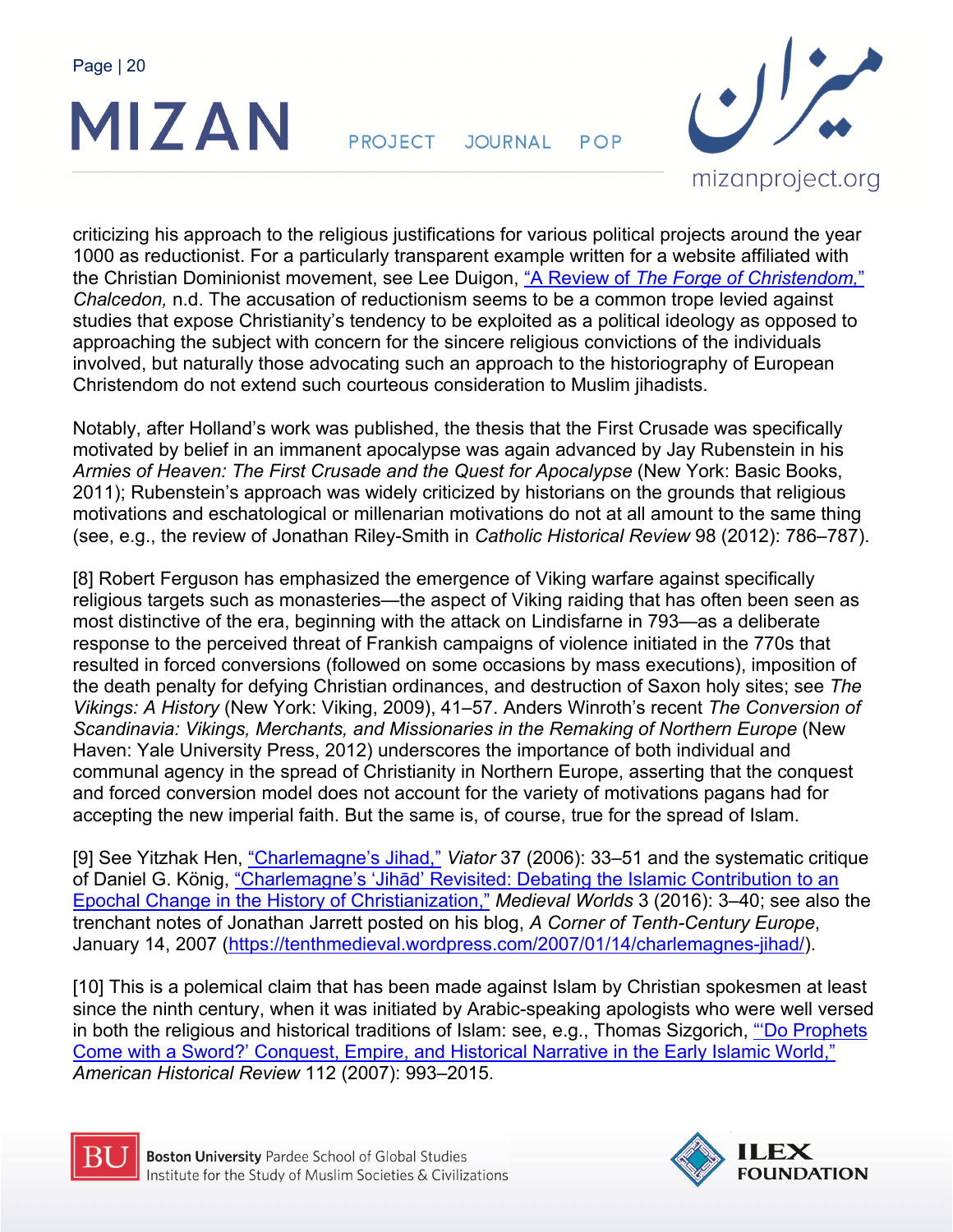

**PROJECT JOURNAL** POP



[11] For a convenient recent introduction to this topic, see the essays in C. L. Crouch and Jonathan Stökl (eds.), *In the Name of God: The Bible in the Colonial Discourse of Empire* (Leiden: Brill, 2014). See also now Erin Runion's challenging study, *The Babylon Complex: Theopolitical Fantasies of War, Sex, and Sovereignty* (New York: Fordham University Press, 2014), which directly indicts the biblical foundations of the contemporary American drive to global political and economic domination.

[12] Michael S. Northcott, *An Angel Directs the Storm: Apocalyptic Religion & American Empire* (London: I. B. Tauris, 2004), 103–133.

[13] Bruce Lincoln, *Holy Terrors: Thinking about Religion after September 11* (2<sup>nd</sup> ed.; Chicago: University of Chicago Press, 2010), 19–31.

[14] Brian Tashman, "Bachmann: Rapture Imminent Thanks to Gay Marriage & Obama," *Right Wing Watch,* April 20, 2015. The coincidence of an outbreak of right-wing intimations of imminent apocalypse in spring 2015 with growing awareness of the millenarian nature of ISIS ideology at that time is striking. Compare Edward L. Rubin, "Our End-of-the-World Obsession is Killing Us: Climate Denial and the Apocalypse, GOP-Style," *Salon,* March 26, 2015, and the *Vox* interview with Will McCants published a week later, Zack Beauchamp, "ISIS is Really Obsessed with the Apocalypse," *Vox,* April 6, 2015. Commentators sometimes cite the dramatic rise in the belief that the End Times are imminent in Muslim societies over the last two decades, but these figures are seldom compared to similar rates of belief about the imminent Rapture among American **Christians** 

[15] In the first quarter of 2016, with the intensification of the contest for the Republican presidential nomination, it was repeatedly reported that Ted Cruz's wife, Heidi, openly articulated a theocratic vision for the Cruz presidency to audiences of supporters; other proxies such as Glenn Beck and Cruz's father, Rafael, an evangelical preacher, reportedly promoted an understanding of Cruz as an 'anointed king' divinely appointed to shepherd America through the coming apocalyptic tribulations of the Rapture. See John Fea, "Ted Cruz's Campaign is Fueled by a Dominionist Vision for America," *Religion News Service,* February 4, 2016.

[16] This point is borne out by the evidence: judging by any numbers of standards, the Tea Partydominated Congress voted in during the 2010 elections was the least productive in American history.

[17] Rubin, "Our End-of-the-World Obsession." Admittedly, the conviction that an irreversible environmental catastrophe is imminent sometimes appears like a rationalist alternative to apocalypticism. One might thus argue that when confronted with a chaotic world in which crisis is unavoidable, the observer naturally interprets the impending disaster through whichever



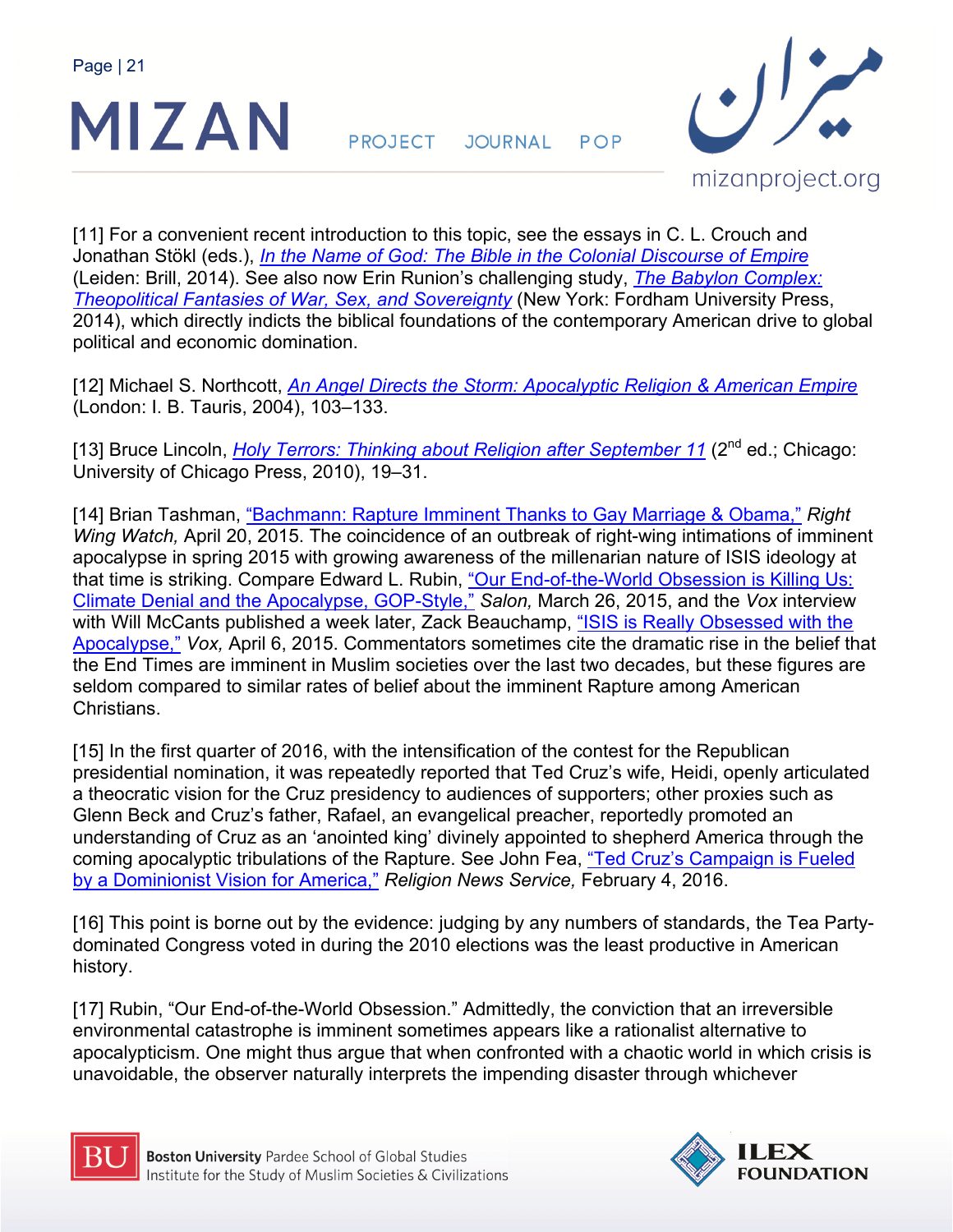

**PROJECT** JOURNAL POP



explanatory mechanism is most appropriate for their worldview, whether scientific or religious. Even doomsday scenarios of a rationalist or scientific nature may draw on symbols traditionally associated with religious narratives.

[18] The number of displaced villagers in Syria may have been as high as 1.5 million. See Henry Fountain, "Researchers Link Syrian Conflict to a Drought Made Worse by Climate Change," *New York Times,* March 2, 2015. Admittedly, the drought hypothesis has been challenged, with some analysts arguing that there was no drought at all, and that the crisis was triggered instead by overpopulation and poor economic and agricultural policy (which are, admittedly, factors that are still decidedly environmental, and not ideological or religious, in nature); see, e.g., Roger Andrews, "Drought, Climate, War, Terrorism, and Syria," *Energy Matters,* November 24, 2015.

[19] Jeet Heer, "The GOP is the Party of Death," *New Republic,* July 19, 2016.

[20] Donald Trump's call for a ban on all Muslims seeking to enter the United States after the June 2016 Orlando shooting has been most widely discussed given his prominence as the thenpresumptive and now current nominee for the Republican presidential ticket. The statements of former Speaker of the House Newt Gingrich at the same time, calling for nationwide screening of Muslims and expulsion of any who express a "belief in sharia"—a more pernicious proposal of equally dubious legality, and one that demonstrates a significant misapprehension of Muslim selfconception—received far less attention. See David A. Graham, "Gingrich's Outrageous Call to Deport All Practicing U.S. Muslims," *The Atlantic,* June 15, 2016.

[21] On this, see especially the contribution of Tazeen Ali and Evan Anhorn to this issue.

[22] E.g., Blake Leyerle, "Refuse, Filth, and Excrement in the Homilies of John Chrysostom," *Journal of Late Antiquity* 2 (2009): 337–356. Leyerle emphasizes the potency of Chrysostom's evocation of the horrible material circumstances of urban waste disposal in his time (with which his audience was no doubt directly familiar) as a metaphor for moral corruption and defilement; he thus sought to create a visceral connection in his hearer's mind between the dubious morality of Jews and pagans and the physical disgust waste and offal would trigger in the viewer.

[23] Trump himself being the centipede *par excellence,* according to a popular YouTube video that combined a narrative from a nature documentary with footage of Trump debating his opponents: "Despite its impressive length, it's a nimble navigator ... And some can be highly venomous. Just like the tarantula it's killing, the centipede has two curved hollow fangs, which inject paralyzing venom. The centipede is a predator," quoted in Almie Rose, "Decoding the Language of Trump Supporters," *Attn.com,* March 25, 2016.



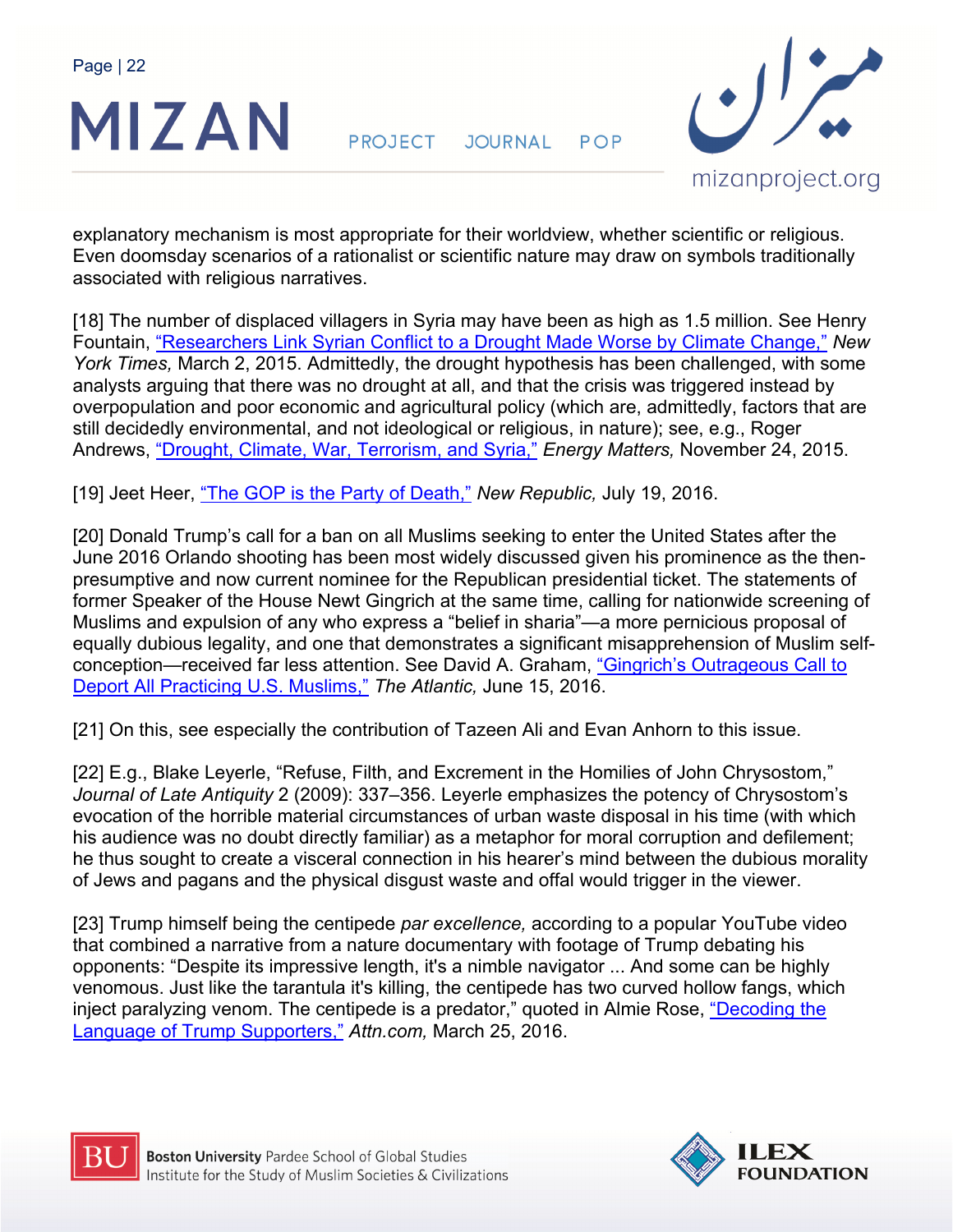

**PROJECT** JOURNAL POP



[24] E.g., 'Umm Sumayyah al-Muhājirah,' "Slave-Girls or Prostitutes?" *Dabiq* 9 (Sha'ban 1436 [May 2015]), 48. The context is already a hypersexualized one, given the topic at hand; the author contrasts the virile man of the Islamic State who follows divine law and lays claim to that which God has established as his prerogative to enjoy, sexual relations with a slave girl taken as spoils of battle, with the hypocritical 'quasi-man' who denounces slavery but slakes his lust with a prostitute, thereby committing the sin of fornication. See Kecia Ali's contribution to this issue.

[25] Thus, "cuck" is regularly deployed as an epithet for Sanders and his supporters, meant to ridicule such concerns as income inequality and racial justice as effeminate. Transference of the term from Republicans to Democrats is not surprising given the popularity of epithets such as "libtard" and "traitor" for supporters of left-wing causes on social media. Rose, "Decoding the Language," notes the basic concept underlying "cuck" but neglects (or willfully ignores) the cruder subtexts: a cuckold is a man who is not only the victim of infidelity but actually permits and celebrates his wife's sexual preference for another man, especially a black (or Hispanic, or Muslim) man, and even supports the offspring of this infidelity as his own child. The nexus of political, social, and racial anxieties embedded in this image is complex, but it fundamentally plays upon the liberal's supposed attentiveness to racial justice, support for immigration, promotion of political correctness, "appeasement" of radical Islam, and so forth, all of which directly enable the literal or metaphorical penetration of his wife(/country)—and exploitation of himself— by dark foreigners.

[26] In a trenchant essay published not long after the Orlando shootings, Ali Olomi notes that both the ideology of ISIS and that of the Trump campaign rest upon a rhetoric of "toxic masculinity"; both capitalize on a sense not only of disenfranchisement but also emasculation among their followers, caused by different but analogous economic, social, and political problems: "Orlando Shooting and the Tangled History of Jihad and Homosexuality," *Religion Dispatches,* June 21, 2016.

[27] Trump made this comment at a rally on August 1, 2016. At the Republican National Convention a few weeks earlier, former candidate for the Republican nomination Ben Carson identified Clinton's mentor, Saul Alinsky, as Lucifer.

[28] Trump had previously linked Obama and ISIS in his speeches, but it was his insistent assertion that Obama was the founder of ISIS and Clinton the co-founder at a rally in North Carolina on August 10, 2016 that attracted widespread media attention (https://www.youtube.com/watch?v=mCHuZM\_9qTk).

[29] Jack Jenkins, "Trumps' Top Pastor Delivers What May Be the Most Partisan Prayer in Convention History," *ThinkProgress.org,* July 19, 2016. Already in April conservative Christian elements were describing Trump as divinely chosen and anointed: see Brian Tashman, "Self-



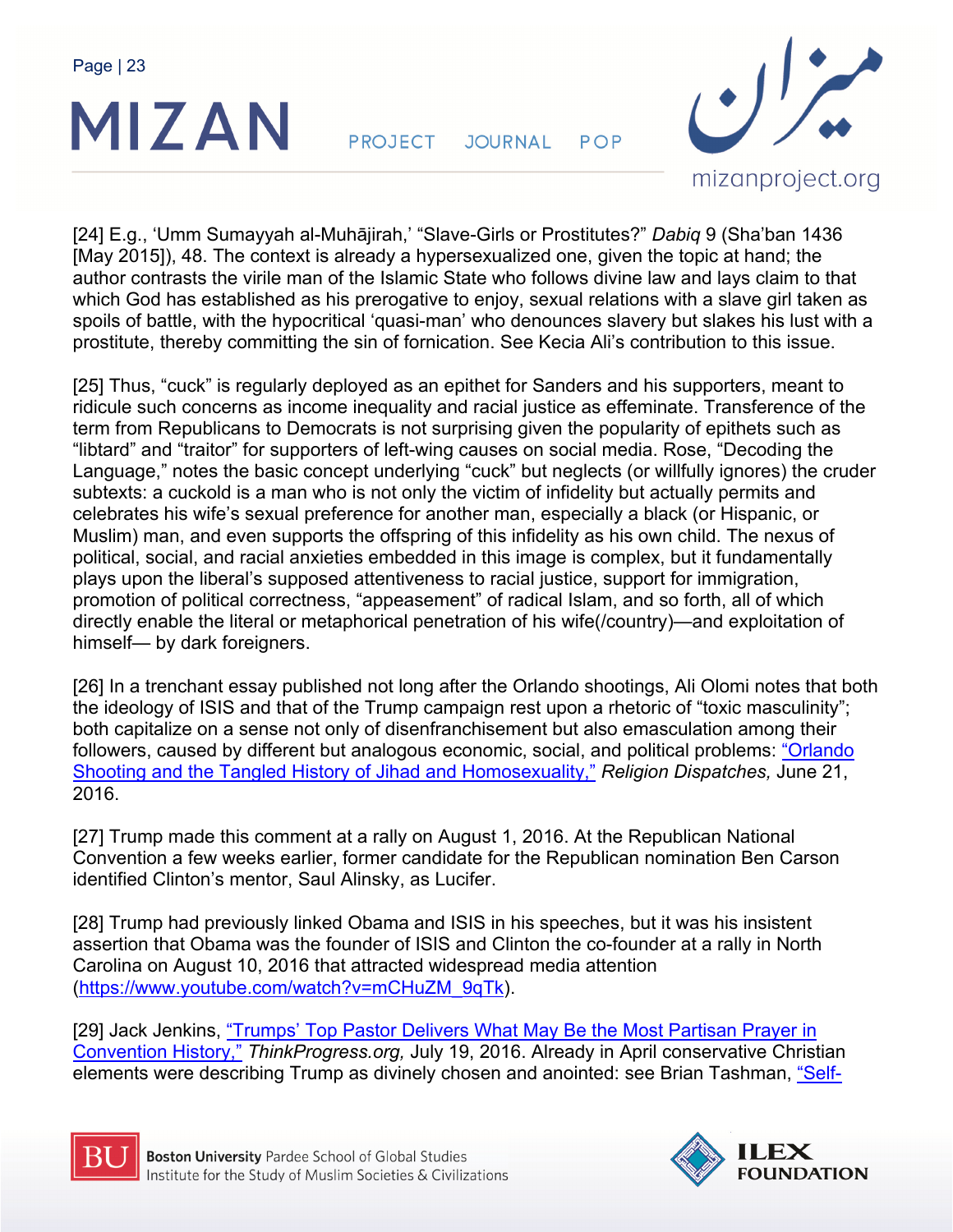

**PROJECT** JOURNAL POP



Proclaimed Prophet: God Will Make Donald Trump President and Kill His Enemies," *Right Wing Watch,* April 20, 2016.

[30] See the discussion of the *mubāhalah* to which ISIS leaders summoned the leadership of Jabhat al-Nuṣrah in my contribution to this issue.

[31] Reuven Firestone, *Holy War in Judaism: The Fall and Rise of a Controversial Idea* (Oxford: Oxford University Press, 2012).

[32] For a recent account of militant Zionist agitation against the British Mandate that does not shy from an unequivocal use of the language of "Jewish terrorism," see Bruce Hoffman, *Anonymous Soldiers: The Struggle for Israel, 1917–1947* (New York: Knopf, 2015).

[33] See Gadi Taub, *The Settlers and the Struggle over the Meaning of Zionism* (New Haven: Yale University Press, 2010), 37–64; I owe this reference to Elliot Ratzman.

[34] See Geoffrey Claussen, "Pinḥas, the Quest for Purity, and the Dangers of *Tikkun Olam,*" in David Birnbaum and Martin S. Cohen (eds.), *Tikkun Olam: Judaism, Humanism and Transcendence* (New York: New Paradigm Matrix Publishing, 2015), 475–501. I thank Prof. Claussen for providing me with a pre-publication copy of his article. Ginsburgh's exegesis of the Pinḥas story is perhaps not so exceptional; it is the radical politics to which he applies it that is unusual. Ginsburgh has achieved worldwide notoriety for his blunt statements about the superiority of Jews to other people, even putting this in starkly biological terms, stating that Jewish blood and DNA are inherently worth more than those of gentiles, or that the Torah at least hypothetically authorizes the harvesting of organs from gentiles to save Jews.

[35] For a recent discussion comparing the roots of religious Zionist and Christian Identity violence that specifically addresses the differences between the movements in terms of relative political impact in Israel and the United States, see Arie Perliger, "Comparative Framework for Understanding Jewish and Christian Violent Fundamentalism," *Religions* 6 (2015): 1033–1047.

[36] Ironically, in classical Islam the self-sacrificing ethos of volunteer jihadists—many of whom were enthusiastic pietists of an almost monastic type—was apparently appropriated from neighboring Christians; see Thomas Sizgorich, "Sanctified Violence: Monotheist Militancy as the Tie That Bound Christian Rome and Islam," *Journal of the American Academy of Religion* 77 (2009): 895–921. The activity of these volunteers was often in direct conflict with the attempt of caliphal authorities to professionalize jihad and thus establish an institutional monopoly on violence on the borderlands of Islamic territory, especially those with Byzantium; see Deborah Tor, "Privatized Jihad and Public Order in the Pre-Saljuq Period: The Role of the *Mutatawwiʿa,*" *Iranian Studies* 38 (2005): 555–573. Notably, at the time of their ascendance in the global jihadist